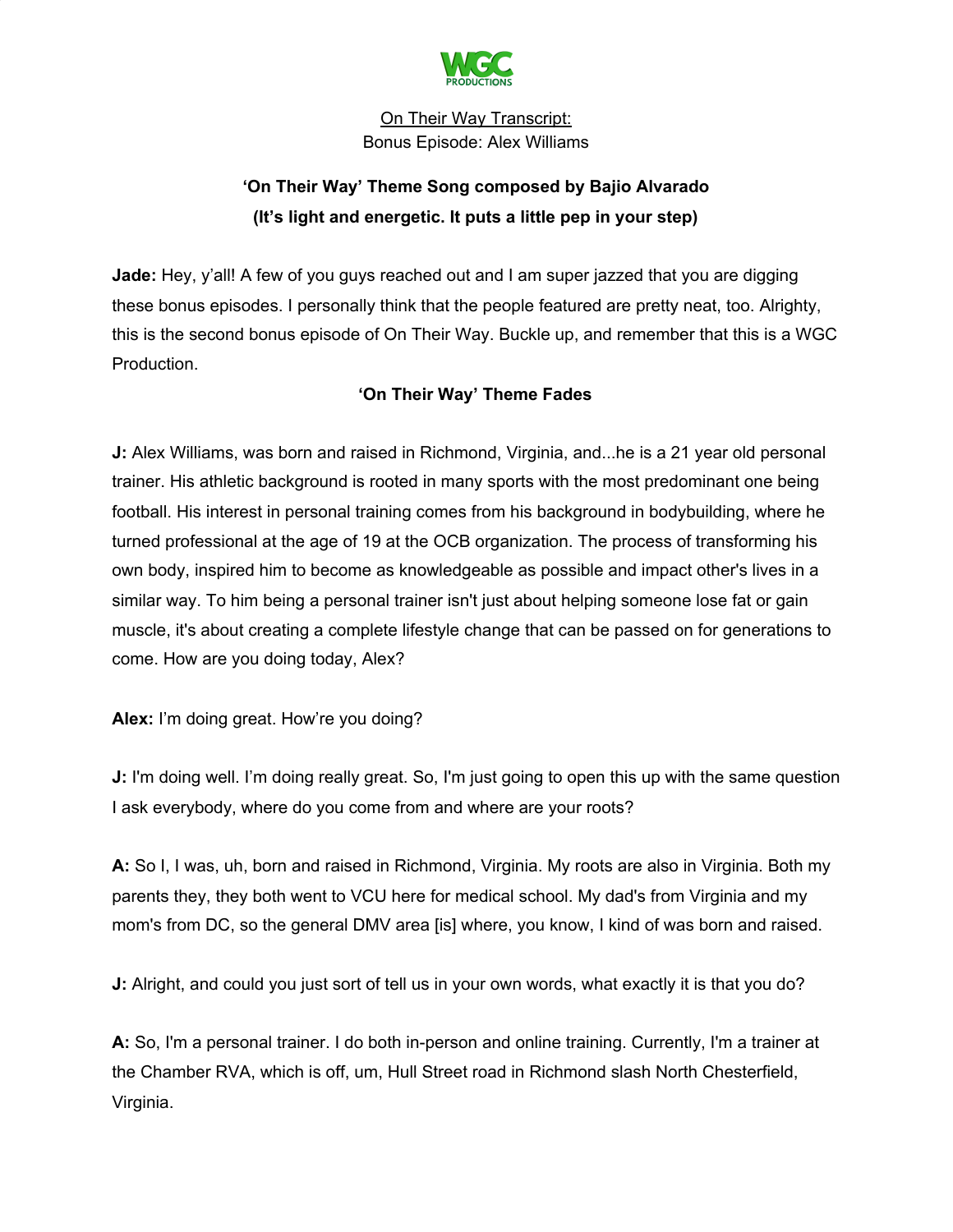

**A:** Most of my workload comes from online training. Those are the main two things I do right now.

**J:** How exactly did you become a personal trainer?

**A:** You know, it was all rooted in my bodybuilding career. Um, I started bodybuilding around the age of 18. Right after high school graduation, uh, I did my first transformation, so I was a little bit chubby coming out of high school, about 205 pounds, Um, and by the time, so let's say I graduated high school by June 2017, so about August 2017, when I got to Howard Move-In Day, I was about 170 pounds.

**J:** Mhmm.

**A:** So from then on, it was just kind of gaining the knowledge as far as both training and diet goes, but more so diet and understanding how the diet works with the training. After that, um, I did my first bodybuilding show [in] February 2018, placed second overall and, um, I had just turned 19 a few months prior. And then December, 2018, I ended up winning the overall show and turning pro. So, after that, I really just started to look into personal training, and I was doing it at Howard my sophomore year a little bit, but it was a little frustrating, cause, you know, I didn't have like a consistent gym. Like sometimes I had a few clients, probably like three or four.

**J:** Mhmm.

**A:** Um, I would, I would train 'em in Burr. I would train 'em in, uh, C H S

**J:** Oh, Jeez.

**A:** Yeah, yeah. The second floor of CHS's gym. I was training people, I was training people in there.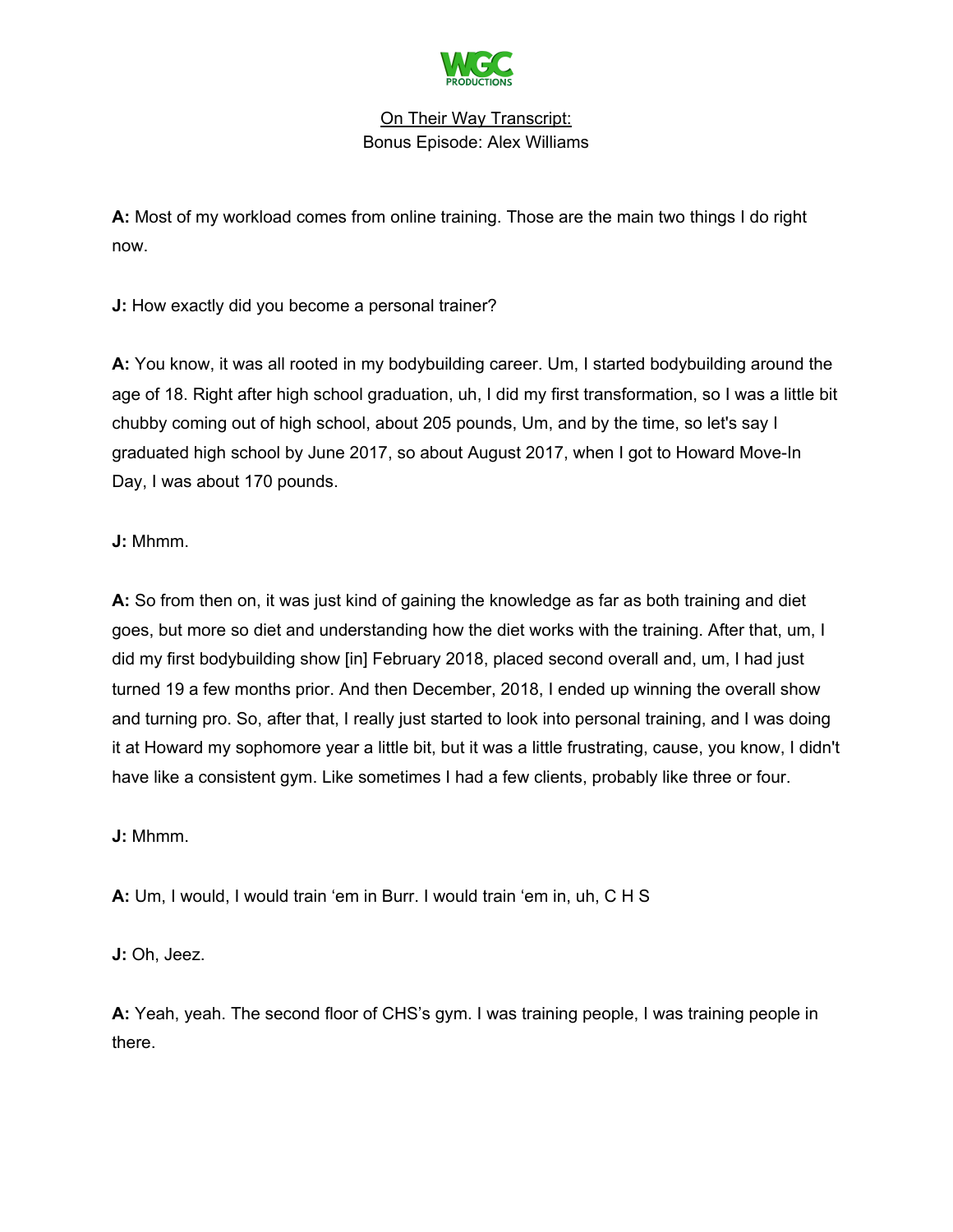

**J (Aside):** Hi, Jade here just wanna add some context. Burr is a gym where the athletes train at Howard University and CHS is a dorm with a modestly sized gym on the second floor which is why I was quite shocked when he said he trained people there because that's a bit of a tight space. Alright, I'll let you get back to it. Hope that helped.

**A:** You know, I knew enough to, you know, to work with what Howard had, but it was just a little frustrating, you know, not having a home gym, not really having a real structure. So, you know, I took time off the end of sophomore year and beginning of junior year, I didn't really train at all. Halfway through junior year, I decided to take a break from school, which would have been after fall semester. So, this past spring, I wasn't in school, and then, you know, I was, I wasn't doing a whole lot. You know, the pandemic happened. Um, early in the spring, actually, I just, I wasn't even working out like that for real. Like, I really didn't have any, any love for the gym. I came back home during the pandemic, and I got a job with my, with my boy, J, who had opened up a gym the fall prior called The Chamber, and ever since then, I, you know, I started working there just as an in-person trainer. And then I just kind of remembered like, you know, all the knowledge I had and how much I loved doing it. So, you know, I started to build my own brand and here we are.

**J:** And here we are. So, one thing that was interesting to me when I was doing research about you was your focus on diet as it's coupled with exercise. So, can you kind of talk to us about, like, how do you go about finding a diet that works for each of your individual clients?

**A:** I make my diets very foolproof. You know what I'm saying? Like, I don't believe that anybody should hop on a fad diet because it's like, Oh, you know, I heard keto loses weight fast, or I heard veganism does dadada. You know what I'm saying? Like, if you enjoy those diets it's cool, but for me in general, the vast majority of my clients, unless it's, you know, they have certain diet restrictions or what not, we just do flexible dieting. So, basically when you sign up with me, you get a questionnaire after purchase, you know, I'll get your general information, your history with working out, history with dieting. But how I create the meal plans for everybody is, you know, each there's four sections, there's proteins, carbs, fruits, and vegetables.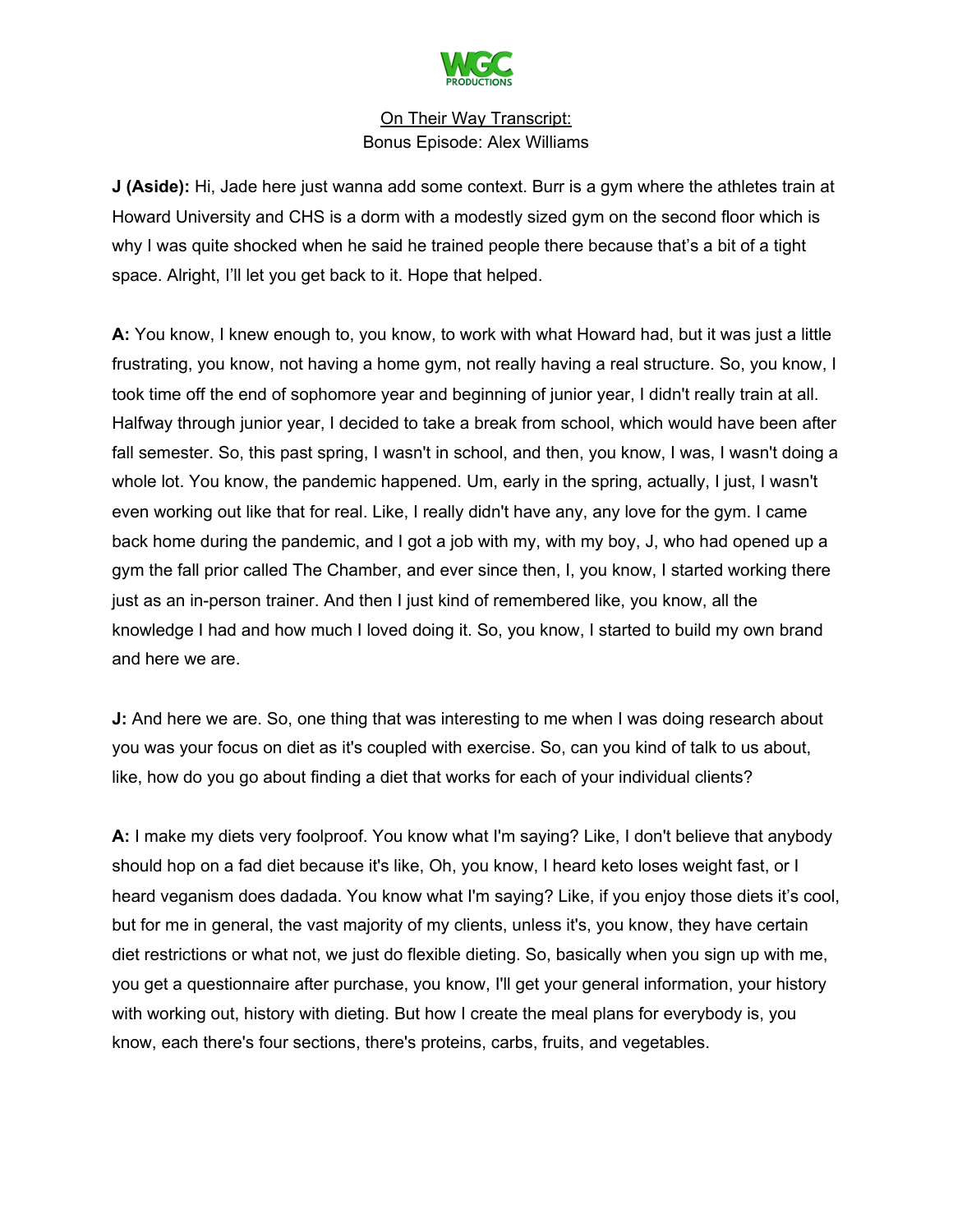

**A:** And I basically just list a bunch of foods, people check off which ones they want in their diet, and from there on, um, when I make the actual diet, it's really just about fitting those foods that they like, and they enjoy into the calories that they need for their goal. You know what I'm saying? Like, most people are, you know, chicken, rice, steak, broccoli, ground turkey, or beef type thing. So, it's really just about like, you know, making foods that people like fit towards their goal, 'cause it's really just about caloric control.

**J:** Okay. And obviously another big part of, like, any diet/exercise/lifestyle change is building discipline. So, how do you work with your clients to build that discipline for them so that they can continue their lifestyle even after your services end?

**A:** Yeah, so honestly, um, Maia Regman would be the best example of this. So she, she was with me, we still work together, but the eight weeks that she was with me, just training hard and dieting hard, it was, uh, we had to make an agreement at the beginning that, you know, if she gave me four good weeks of, you know, just diet and consistently, you know, working out hard that at the end of the four weeks, I think she wanted like, um, Roaming Rooster, I think that's the name, the name of the restaurant in DC, she wanted that and wine. So, it's like, you know, some people it's just like, I know their cravings and it's like, you know, we kind of make deals like, "Hey, every two weeks, you know, we can, we can rock with this. Hey, give me a, give me a month of, so, you know, dieting consistently or whatnot." But for the most part it's really like, honestly, I tell some of, like, my coworkers, this like, you know, I expect, and I tell some of my clients this too, it's not that big of a deal if, you know, you go off the meal plan cause I really do expect people to not get used to it until at least a month, you know what I'm saying?

#### **J:** Yeah.

**A:** Like, going from, going from the, the way that you may have been eating before to all of a sudden it's like, "Oh wow, now I have this rigid schedule" and it's not even rigid, it's the fact that like, most people are used to eating one to three meals a day, whereas most of my clients are eating five, six, and then a few of them seven.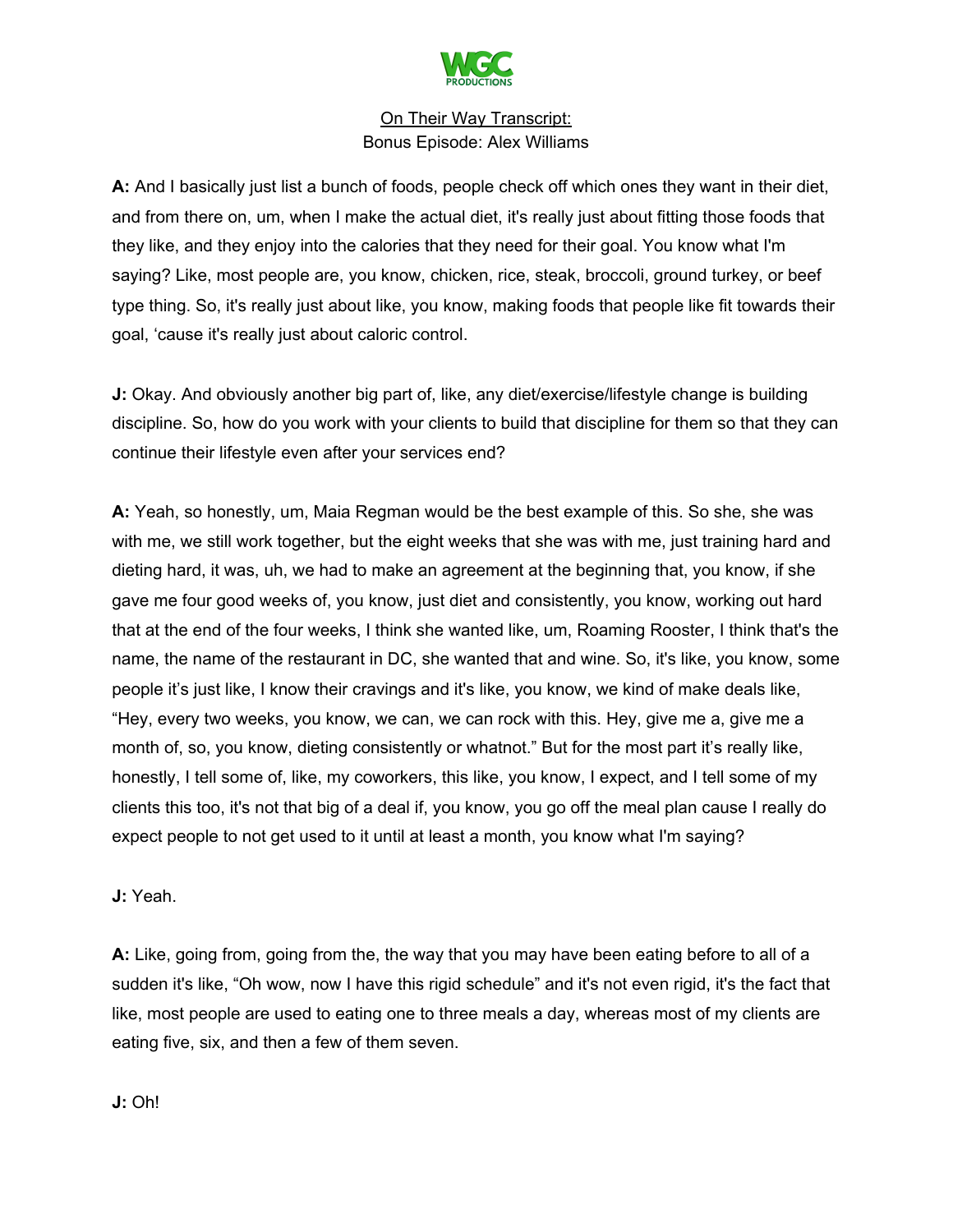

**A:** So, yeah. Yeah. Yeah. Yeah. So, um, so it's really just kind of like that acclimation and adjustment to it. But other than that, like, you know, every two weeks we have photo check-ins, so like people, you know, maybe they'll go off their diet or whatever, and it's like, you know, two week check-ins they're nervous. They send their pictures in, but 95% of the time they've made progress. And I kind of make, I make my diets in a way that's like, let's just say fat loss. Fat loss is pretty easy, cause it's like, I put them in a caloric deficit so it's like, you know, I make sure they're eating less calories than they need, which helps them burn fat, but I give them such a cushion that I kind of expect them to slip up and maybe have a meal outside the plan. So, it's like having the expectation and making that cushion, it makes it easier cause it's like, regardless if they cheat or not, they're going to see the progress. So, that's just kind of the way I like to set up my meal plans.

**J:** Okay, and you mentioned that fat loss is a popular request, I suppose you would call it, that you get from your clients. What are the, what are the most typical ones you would, what are the ones you offer and what are the ones you most see?

**A:** What do you mean most see? Like fat loss wise?

**J:** Well, you said, like what do most people ask for? Like, "I'm doing this diet so I can…" Like, what is-

**A:** Oh, Yeah. Yeah. It's….I would say 85% are, like, fat loss.

# **J:** Oh.

**A:** Yeah. Yeah. It's like the vast majority. I do have people who come to me for weight gain and muscle gain. For them, uh, all of them've been seeing great progress, Justin, my best friend down in Richmond, he's probably the first person I really, like, had really blow up. First month, like, he got huge, um, but in a good way, muscle, you know, muscle way.

# **(Jade Laughs)**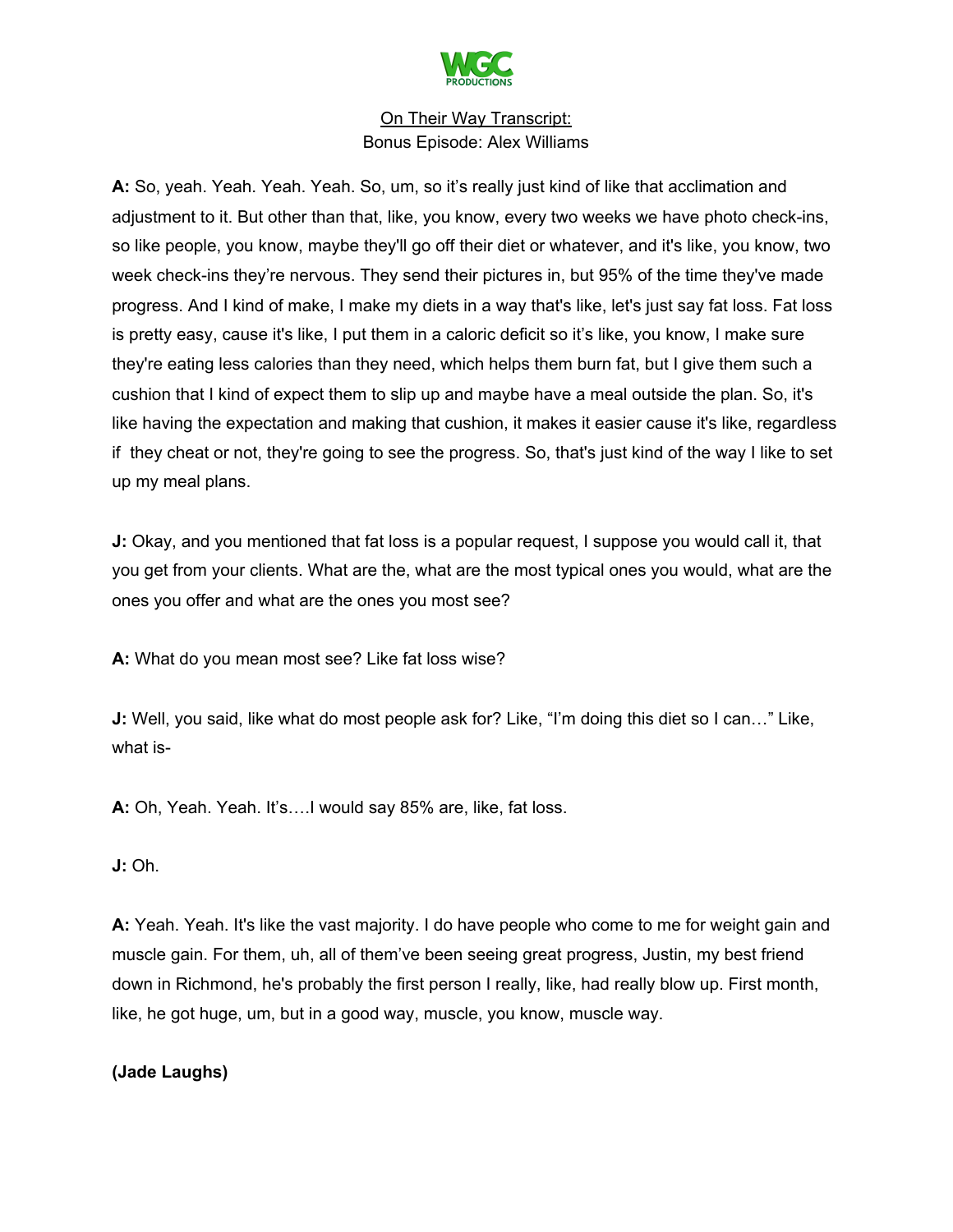

#### **J:** Mhmm.

**A:** But, um, I'd say the vast majority is fat loss. For the people that are muscle gain or weight gain, I kind of explained to them, like I kind of taper them up a little bit slower than I would take people down because, you know, with fat loss,you know, the main goal is to lose the fat, whereas weight gain, most people want to gain muscle, but inherently, if you're gonna, you know, be eating more calories than you need then you're going to gain a little bit of fat. So, you know, if you take your time doing it, you know, you taper them up nice and slow, they'll gain minimal, minimal fat loss again in the muscle they want. Like I said, it's like it's person by person, and, you know, the range that I will drop, drop calories or gain calories is really individualized, both by height, weight, age, and also just the look of their body. So, that's just something that I've really gotten used to, you know, having hundreds of clients. So.

**J:** And since you've started physical training to now, when you still are doing it alibet probably mostly online, like, how have you seen your development about the philosophy of it change? Like how has your. No, I think that's fine. How has your philosophy on it changed...your approach. How has your approach changed?

**A:** So, my approach to training is very straightforward. I'm very science-based. I'll say, like. for anybody who's heard of him, Jeff Nipper, he's, he's a guy that I really, like, looked after and just kind of like studied the way that he, you know, his training philosophy. Cause his is very science-based.

#### **J:** Mhmm.

**A:** Um, he's used, I don't remember the three scientists, uh, two scientists and one PhD guy, they had a giant metajjournal that I, I used to read all the time. Um, so I, you know, between those four people, um, and a few other people just bodybuilders and stuff, that's how I got my training philosophy and my philosophy is pretty straight forward. For the vast majority of people that are with me, um, they're usually doing some kind of physique training.

#### **J:** Mhmm.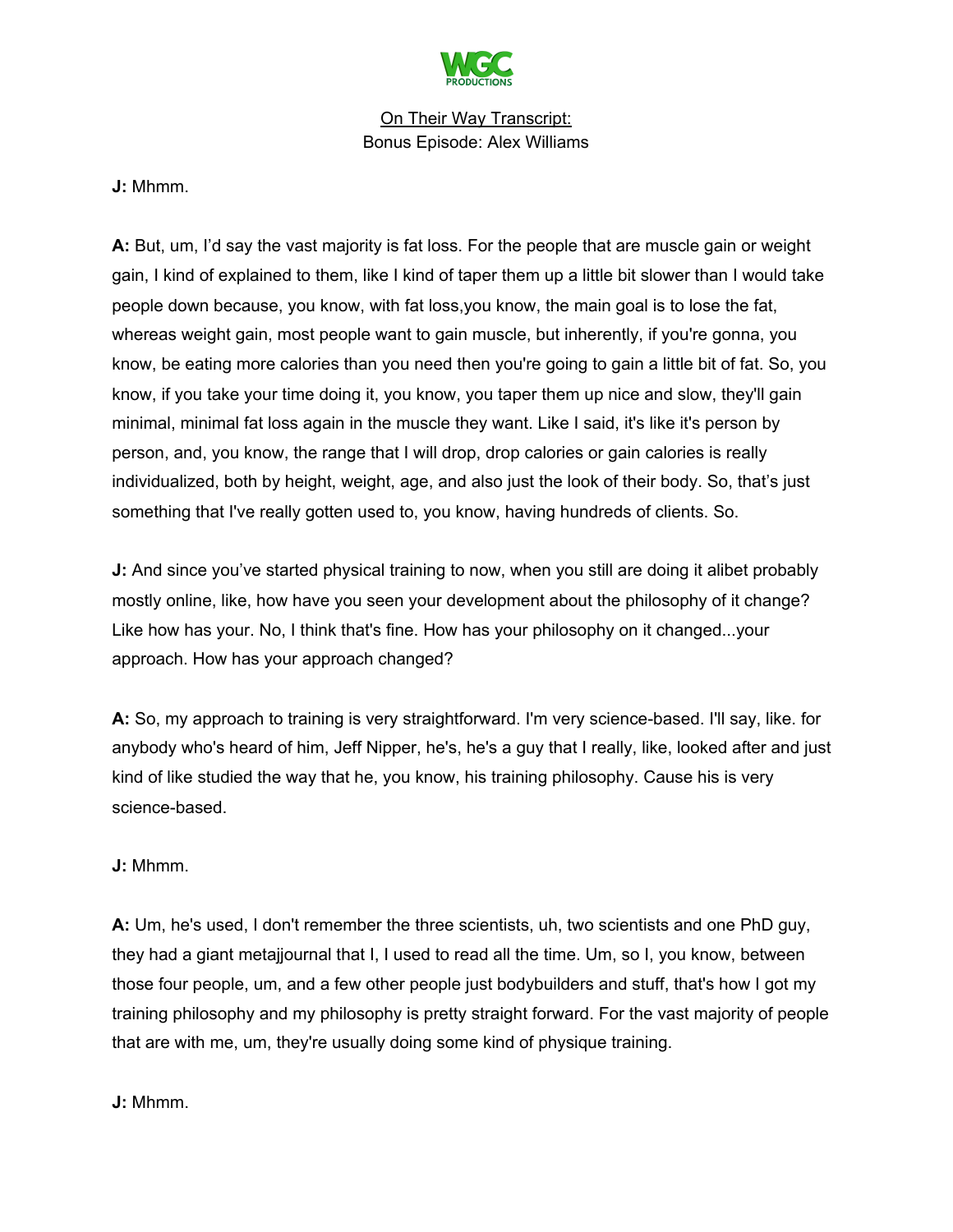

**A:** So, therefore like, generally, I'm working in a 6 to 15 rep range for, for exercises. Me personally, I don't like doing things above 15 reps and honestly, I just don't like counting above 10, in general.

# **(Jade and Alex Laugh)**

**A:** So, so, but, but just in general, like, that 6 to 15 rep range is the best rep range for muscle hypertrophy, hypertrophy, or muscle gain. 15 and above is cool, it's more so endurance, and 5 and below is more so strength and power. Generally, the people who get plans for me are getting a 6 to 15 rep range. And that kind of varies whether people, you know, are home workout or, um, in gym workout. Um, when I first started training, um, especially online, I really didn't take that many home workout clients. I mean, that was just, that was just kinda me being like, I, you know, expecting most people to be in a gym then, you know, the worst the pandemic got the more people were inside, so I kind of had to get innovative. You know, working with resistance bands, you know, body weight stuff, and just making plans that way. They'll generally be in like a 10 to 15, 12 to 15 rep range, just cause I know, um, without, you know, equipment, whether it's dumbbells, machines, cables, they can't overload the muscles much. Therefore I'm just, you know, I'm just trying to keep it, keep it below 15, but you know, get a nice pump going. Cause, you know, doing 6 reps with a resistance band isn't really going to do a whole lot. But overall, I mean, you know, my, my training philosophy is very science-based and it hasn't changed much since I started bodybuilding myself. As far as my philosophy for, um, dieting, I've been struggling with ways to make it even more flexible than it is-

**J:** Mhmm.

**A:** Because I know a lot of trainers will just kinda, like, you know, just throw you a meal plan. Like, say some trainers would be like, go on Keto without knowing your background or do this certain diet without knowing your background or, you know, making people eat, say four chicken meals and three fish meals a day, and people may not even like fish, you know what I'm saying? So-

**J:** Yeah.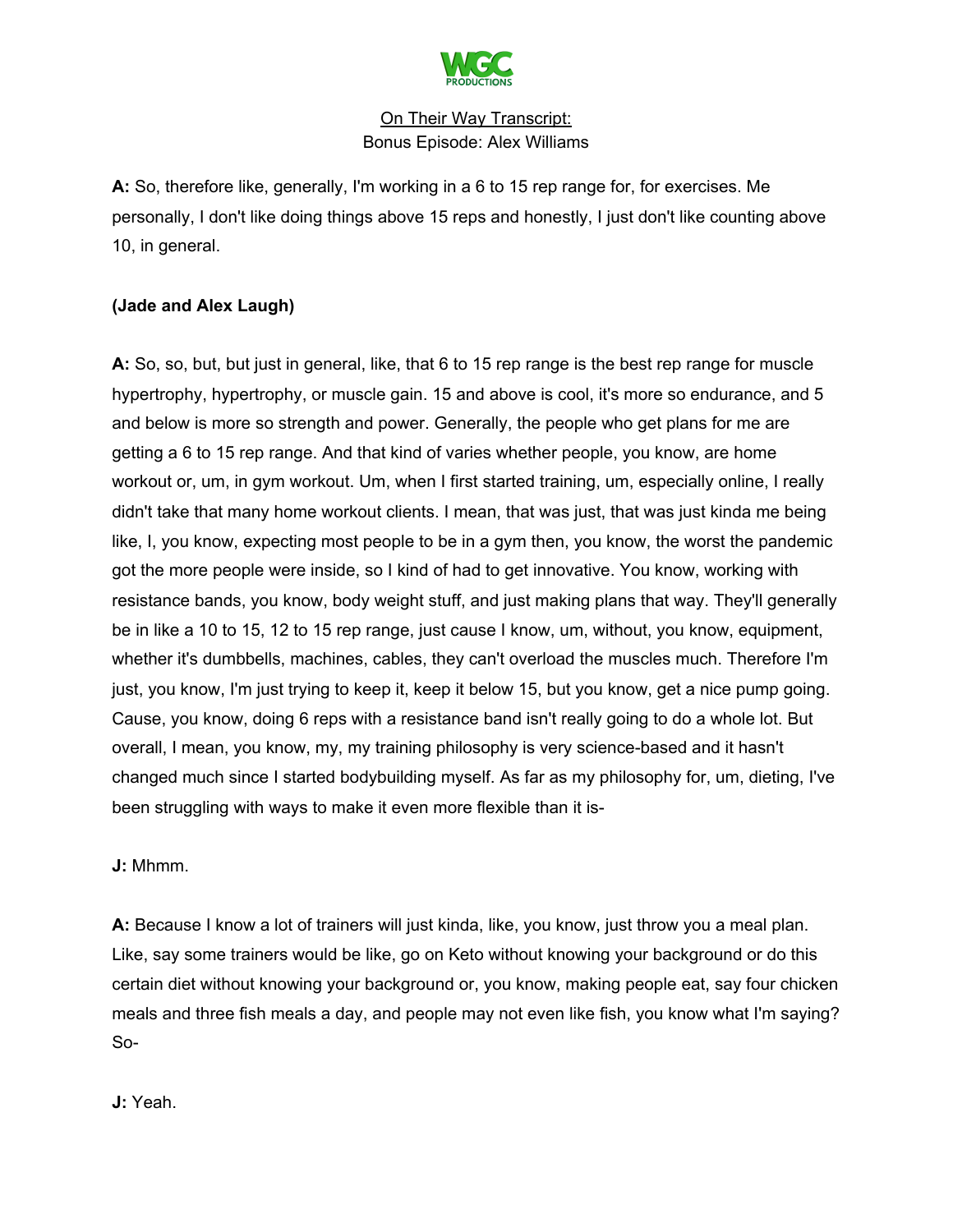

**A:** Alibet, you know, I try to be as flexible as possible by giving people the option to choose the foods that they want. And I always tell my clients, like, especially the monthly people, they have that 24/7 access to me, so it's, like, if you have questions about, "Hey, can I use this seasoning?" "Can I use this marinade?" Like, they can ask, but I've been struggling with ways to, because while it is flexible, I do think it can be more flexible. So, I'm, you know, just trying to find that balance between more flexibility and continuing productivity. I mean, you know, I've had...I have a few people on my team right now who are both working, so, uh, there's one, Ta'Lisa, she's working on the newsletter, but I've gotten some input from her about, you know, just vegan dieting and ways to make that flexible. Um, my client Addie, she's one of my, like, kind of test clients. I do have a few clients I'm testing out like more flexible type diets on, I kind of give them a calorie range and a macro range and they just kind of, like, freestyle themselves. So, you know, I, I, you know, I consult with her with, like, how her things are going. She's seeing great progress, but overall-

#### **J:** Oh!

**A:** Yeah, yeah, yeah. It's cool cause it's like, you know, I want people to be as flexible as possible. I want people to, you know, make dishes, like really sit there and cook the meals that they want and not just, you know, just plain like steak and rice. I can do it, but I know not everybody can have the same meal, you know, day in and day out.

#### **J:** Mhmm.

**A:** So, I would say overall, like, you know, my philosophy is the same. You have, you have a calorie range that you want to stick in. You have a macro range that you want to hit. You know, the calorie range is going to tell you, you know, whether you're going to maintain your weight, gain weight, or lose weight, the macros are just, you know, proteins, fats and carbs. For me, protein is most important cause it's, to me at the end of the day, you need to be able to gain and retain muscle, especially for those losing fat, because the more muscle mass you have on your body, the easier it is to lose fat. As far as fats go, those are crucial in, um, hormone function and just, you know, heart and brain health and things like that.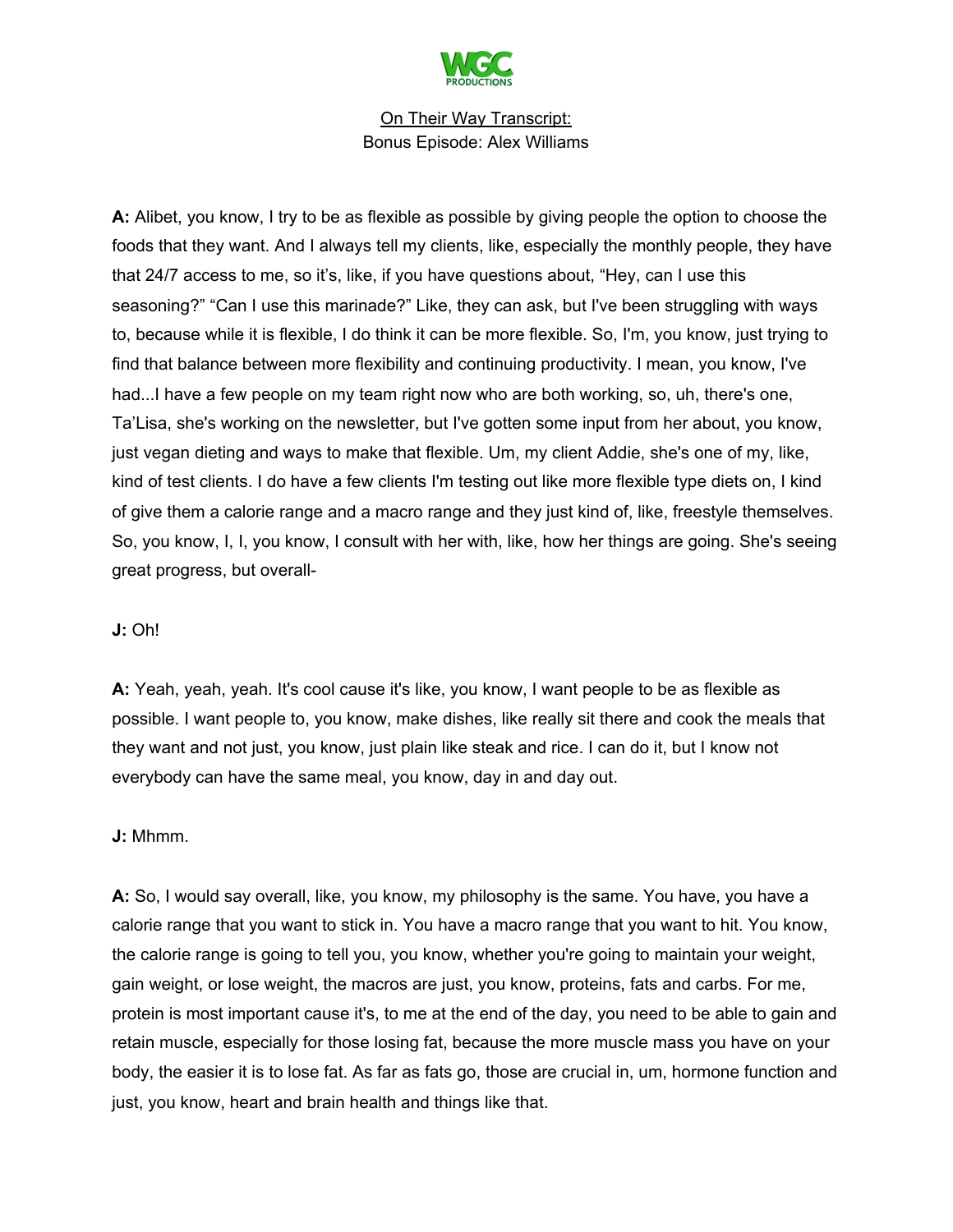

**A:** That's why, some people, I recommend omega-3 fatty acids because those are great for that. And then carbs is a variable. So like, that's my, that's my philosophy of dieting, but you know, I'm still working day in and day out on ways, you know, to make it more flexible. You know, eventually I want to come out with a cookbook-

**J:** Ooo.

**A:** Um, yeah. Yeah. I have a few people, some of which are clients, I'm consulting on ways to format that, but overall, my philosophy is still the same.

**J:** Well, then that brings up…..I think the cookbook, cookbook idea is really interesting. I'm a cookbook aficionado, I would definitely buy it. But that brings up a question for me then, since it is focused so much on food and eating the right amount of food, uh the right amount of food in the right amount, how do you assure that your clients are able to, I don't know how to phrase this, but because so many healthy foods are unfortunately more expensive, like how do you assure that your clients are able to maintain their diet while on a budget is what I'm, what I'm asking?

**A:** I think out of, let's see, a hundred...somewhere in the 140, 160 meal plans I made, I may have had like three or four people, you know, talk about like, "it's getting a little bit expensive" and that's kind of like towards the pandemic getting a little bit worse-

**J:** Mhmm.

**A:** You know, job stuff happening, but overall, you know, it's a pretty affordable meal plan. You know, if people want steak and salmon and check that off, I'm assuming that they have the money to buy a steak and salmon, cause I do know how expensive that can be, but overall, you know what I'm saying, like I try to have all my clients on whey protein because I know if you get that in, like, the five pound tub, it's like 50, 60 bucks for say 60 servings or something like that.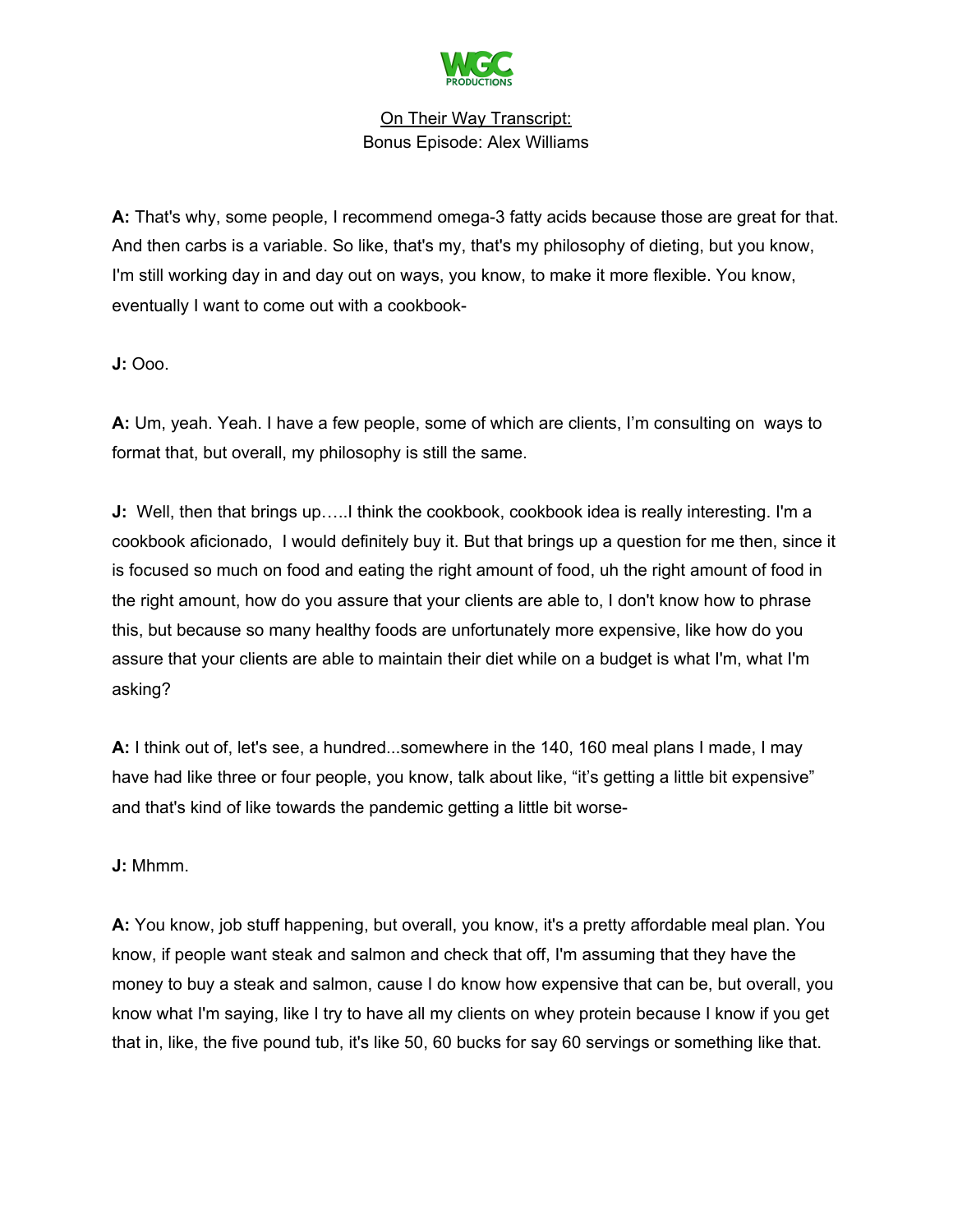

**A:** Um, and that can last people a month. So, it's like, you know, it's little things I'll do. Stuff like that, like protein for both, both to, you know, hit protein goals and just cost-wise, but you know, the people that have had a couple of concerns about, you know, staying on a budget, you know, say like one, one guy he wanted to take out the salmon, cause I, I do understand how salmon can get expensive.

**J:** Mhmm.

**A:** So, but he was cool with getting more chicken. So, it's like the fat, cause, um, macro wise, you know, salmon has a good amount of protein and a little bit of fat in it. So, say the fat, the fat he lost with the salmon, I just kind of replaced that with something like olive oil-

**J:** Okay.

**A:** Or say peanut butter, you know, somewhere else in the, in the meal plan. So,it was really...my job was really just, you know, shifting the serving sizes of certain foods to, you know, to match it iff they have to switch things out, you know, you know what I'm saying? If things get a little bit expensive, but overall, you know, we've all been able to make that fix, um, if necessary.

**J:** Alright, this is fascinating. This is just, this is neat. It's like so specific. It's wild. Okay.

**A:** Oh, yeah.

# **(Alex and Jade Laugh)**

**J:** So, I want to go back to something that you said earlier when you were, um, talking near the beginning of the interview, you said that you lost some of your love for the gym for a little bit. So, I just wanna ask what happened there and how did you get your love for the gym back?

**A:** Well, I will say like, you know, that fall semester, it was easily my worst semester, um, in college.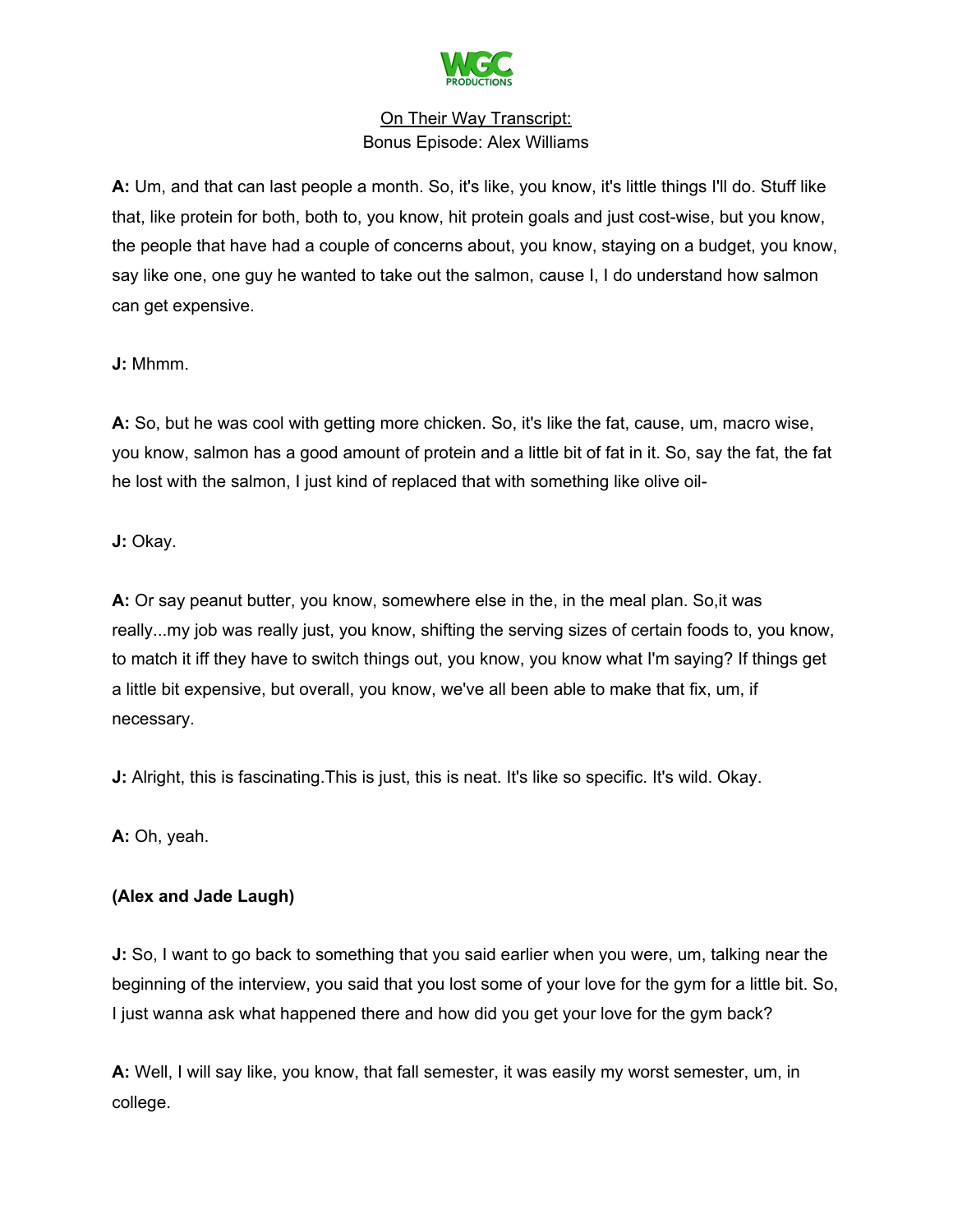

#### **J:** Mhmmm.

**A:** You know, I started off in my first semester, freshman year, with a 4.0, um, and each, each semester after that, it wasn't below like a three six. Honestly. I couldn't even tell you my GPA from that semester. I still haven't looked. I don't plan on looking, um.

## **(Alex Laughs)**

**J:** It's in the past. The past is past.

# **(Jade Laughs)**

**A:** Yeah. It's in the past so it's all good. No, but, you know, that was just kinda like very crushing for me.

**J:** Mhmm.

**A:** Taking that break and not really knowing what I was going to do. Um, the spring semester, I wasn't really doing a whole lot, you know, I got into music a little bit at the end of the fall semester and throughout winter. Um, and I was producing music a little bit and doing, you know, a mix engineering recording for people, um, out of my house. So, I was making a little money doing that. And really, I really, besides that I was with this party group, it was really just, you know, throwing events every weekend. So, being kind of like in more so that lifestyle where it's just kinda like wake up, make music, you know, host parties. So, it wasn't like, I wasn't really doing a whole lot, you know-

**J:** Mhmm.

**A:** I was in the house a lot. I really didn't have a lot of goals, I would say, or motivation to do much besides just make music and just, you know, do do parties and stuff.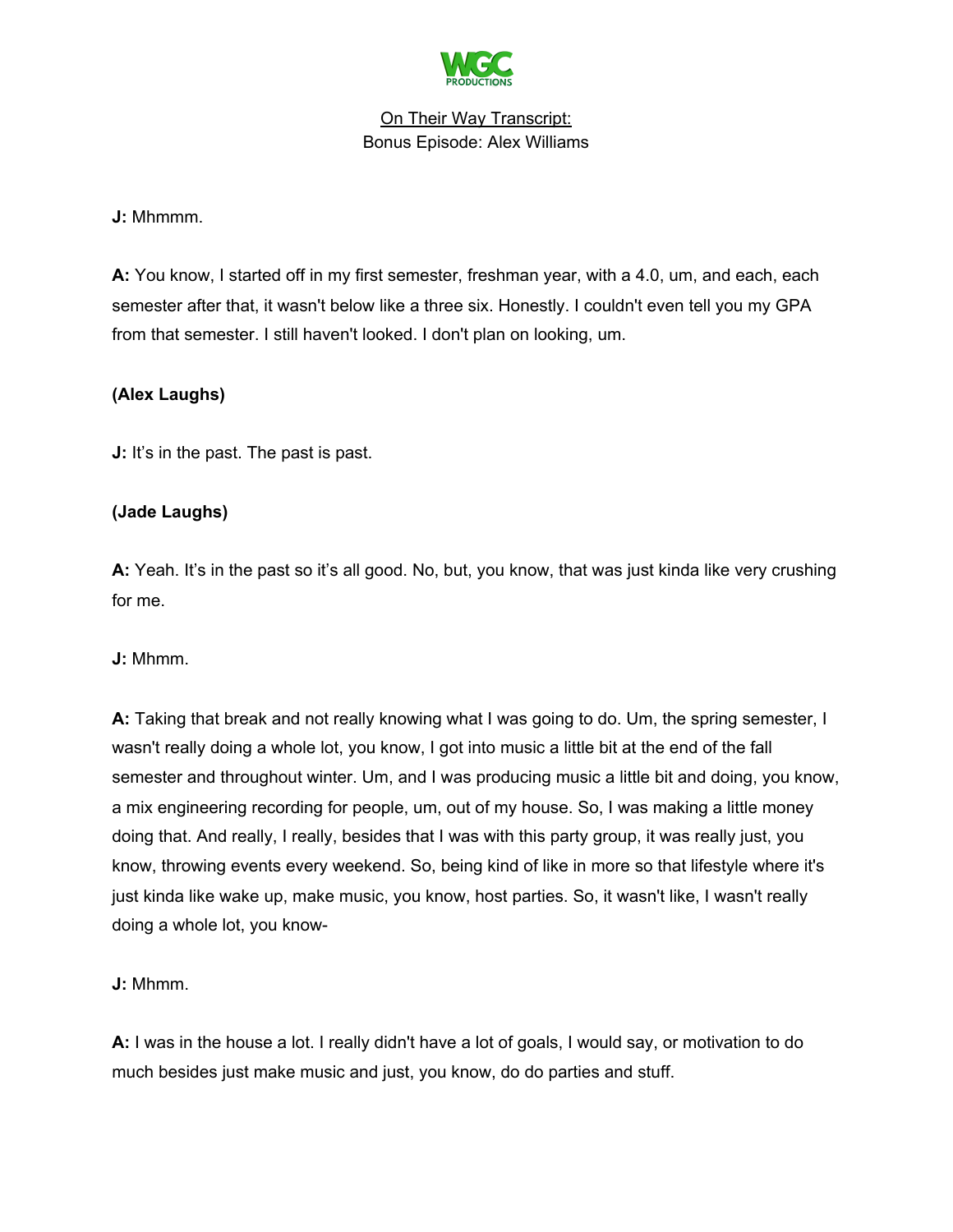

**A:** So, I kind of lost my love from the gym in that aspect. You know, just being away from my home workout partners, cause I really didn't come home too much that winter, and usually we would all come home together and, you know, just get our winter workout sessions in and stuff like that; I really didn't do too much of that. And it was really just a lot of feeling lost and kind of in a, you know, in between stage that spring. So, it was like, you know, I say early spring before the pandemic, I was still going to the gym, like four to five times a week, but it wasn't like...I just felt like I was going through the motions, but, you know, and after the pandemic, obviously all the gyms are closed. I was...I have a little home gym or at the time I had a little home gym, I'm starting to build it up more, but [I was] only working out like three times a week and it was really just like, you know, bad sleep schedule, bad diet and all, all things like that. So, really just like coming back home and, like, when Jay had opened up the gym, The Chamber, um, and him giving me the opportunity because it's my sophomore year back in 2018, like he had an idea of opening up a gym and having, you know, our bodybuilding team train people out of that gym and like, you know, make a living doing training, but being up in DC and you know him down in Richmond, it just wasn't feasible at the time.

#### **J:** Mhmm.

**A:** So him, like, you know, him giving me that opportunity. It really just started with me just working out there again, and then like he needed, you know, he was getting more business, so he needed another trainer and he kinda like, he really literally texted me like on a Sunday evening, he was like, "yo, you want a job?" And I was like, "yeah, what's up?" And he was like, "I need you to come in tomorrow at 10:00 AM and start training." I was like, "Okay, That's straight."

# **(Jade Laughs)**

**A:** So, I came in, you know, I had three clients that day, and ever since then just seeing the progress that I was getting through them motivated me to start training again because I had lost a lot of size muscle wise, um, as well as motivation, but, you know, just getting back and seeing their progress, like motivated me to start training again. So, I started back bodybuilding a little bit, and then I switched over to powerlifting, which is a little bit different. Um, and I've been powerlifting for about three months now, um, with my coach Anton.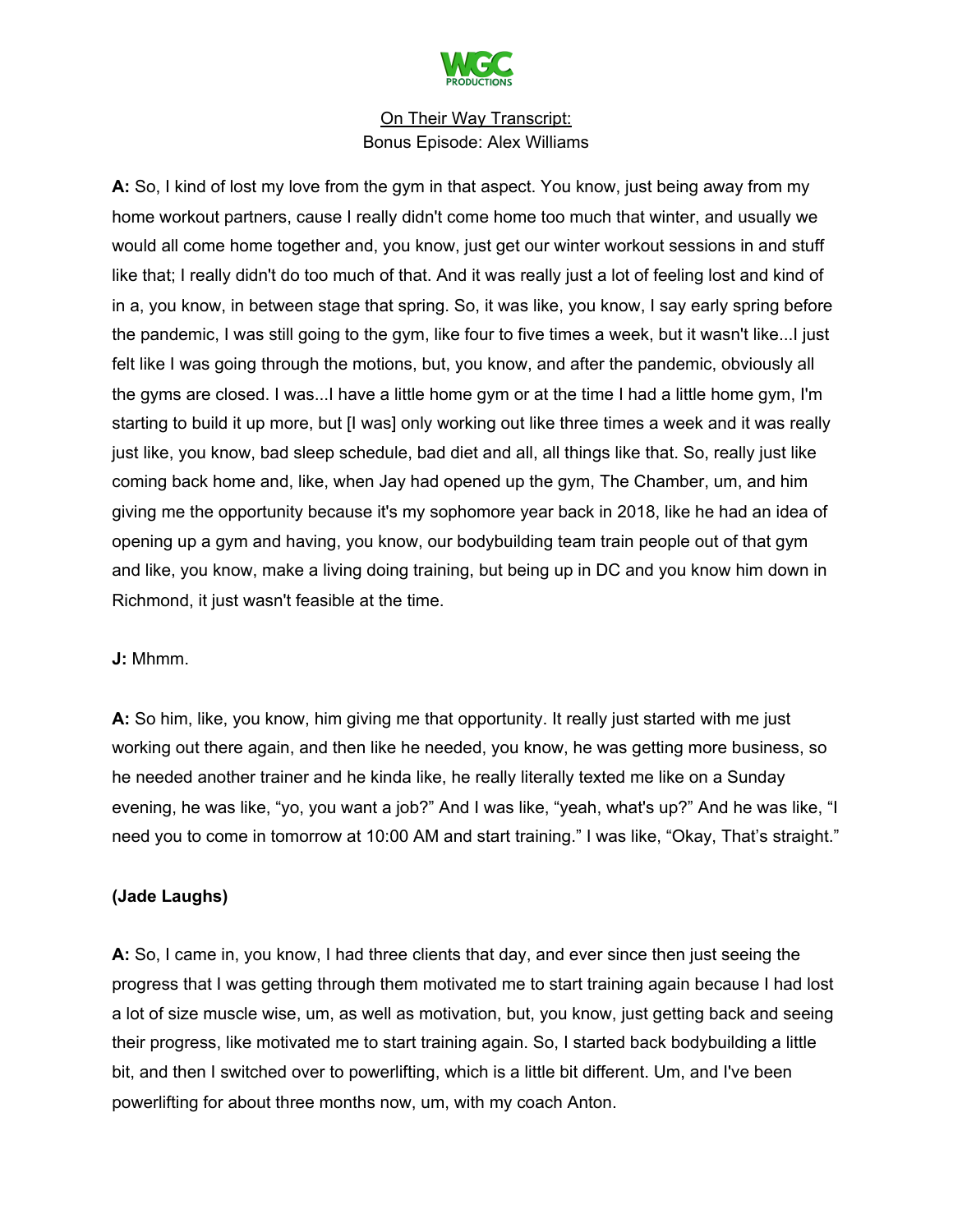

**A:** So that's, that's been dope. And I have, I definitely feel like I have a higher ceiling in powerlifting than I do...than I did in bodybuilding, you know? A lot of it was mental health stuff.as well as, you know, physical. Just losing size, but just seeing the transformation in my, you know, physical health, mental health, and just, you know, my psyche, uh, over the year.

**J:** Hmmmm. Well, thank you for sharing that. One thing that I did want to ask about because as someone who's never really been athletic, it always interests me when like, people are in careers where, like, their body is...their body really is their work. It's like the same thing with dancers, uh, with athletes, with personal trainers, like your body is a large part of your business. And like, as you've mentioned, like, you go through times where, like, where you lose size and your body physically changes. So, how do you deal with that mentally? Like with having such a...such a weight on how you look and how your body is built, cause I know personally for like women, a really large emphasis is placed on our bodies and a lot of that does negatively, negatively affect us mentally. So, I just want to know how is it as a personal trainer having so much emphasis on your physical form, which isn't always something you can control?

**A:** It's...it...like, bodybuilding, I'll say is, like, bodybuilding in general, not even just personal training, but bodybuilding in general is very…it's a huge mental challenge. To go through a prep and to diet yourself down, and basically it's like... I remember tweeting once, I was like, I was like, "I'm the Michelangelo of personal training," and, but like, I kinda meant it cause it's like, you get both like your own body or like somebody else's body, it's like getting that slab, and then just like chipping away until you get that final product.

#### **J:** Mhmm.

**A:** So, to me, it's like, to me, it's an art, but it can be frustrating, you know, at times. Like there was one, two-week-stretch where like, you know, it was a lot of stuff going on with the gym that I, you know, just workload wise.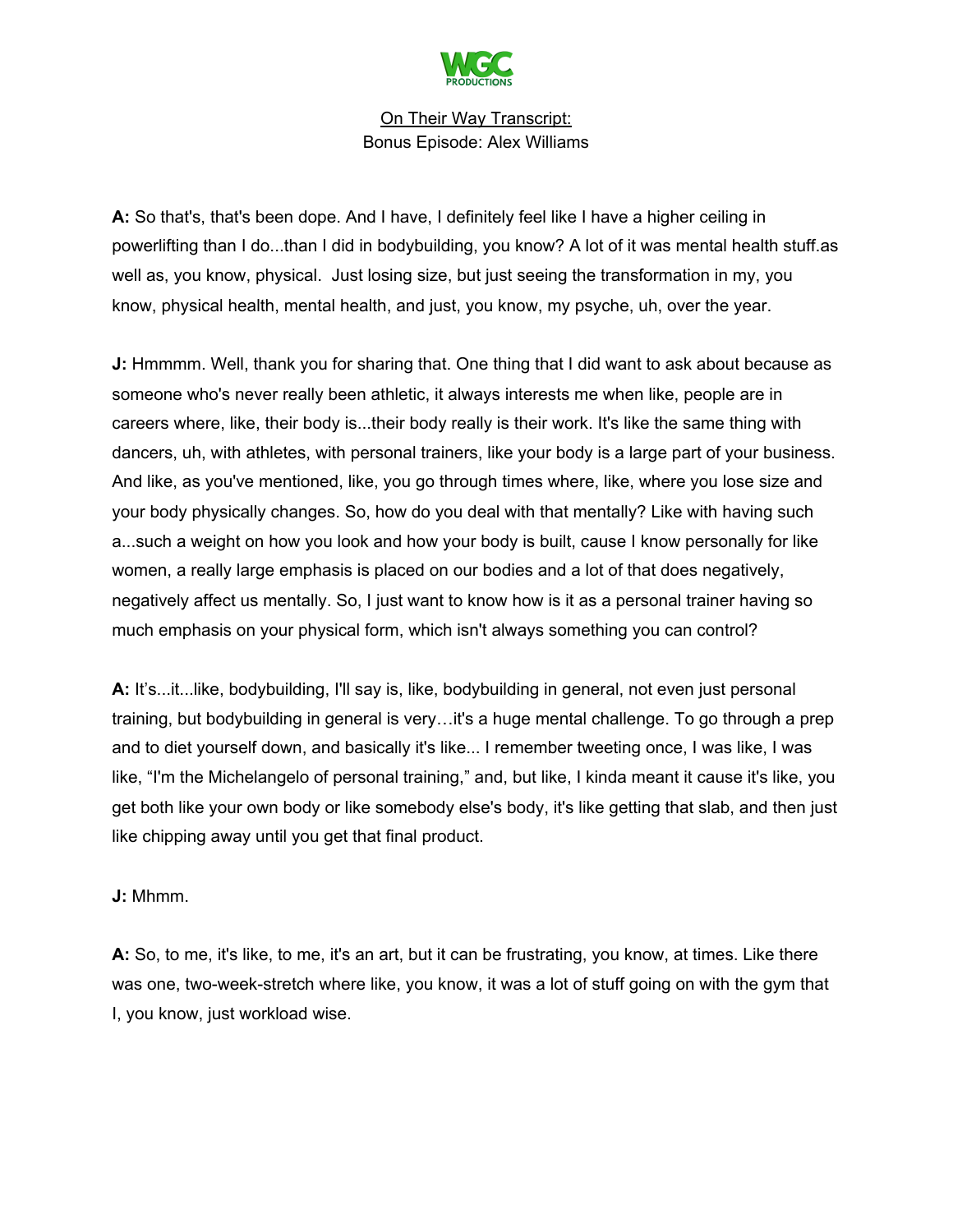

**A:** And then I had, like, a huge influx of clients and I literally had to send out a mass message like, "yo, like my mental health is not where it should be right now. Just please bear with me." Cause like, you know, when that, when that goes down the drain, then like, I, I, cause I understand why clients want to stress eat, cause you know, I'm the same way. Like I may be, you know, I may have the body that I have, and I may have been doing this for a lot longer and have the knowledge, but like we're all very like, like everybody has their moments where they want to stress eat. Everybody has their moments where it's like, "man, I don't want to do this meal plan." So for me, like, you know, I do have those moments where it's a lot and I can kind of get away with it a little bit, cause I have so much muscle mass that, like, my body can just eat up all the extra calories, but at the end of the day, like, I always gotta remember like, like my body really does, like, sell and, like, the other people's bodies that I'm training sell. And there's times where it's...like right now I probably haven't done cardio in like 6 to 8 weeks.

# **(Jade Laughs)**

**A:** So, I'm trying to keep like a fairly decent diet,

#### **J:** Mhmm.

**A:** But the past two weeks has been like all over the place as far as like, you know, getting extra stuff. But a lot of the times when I get like a large influx or I see a lot of my clients progressing, I'm like, "all right, you know, I'm going to do a cut." So, like, when I think it was like, when I had, like...I call it like classes basically, like not even the jock or fraternity stuff, but like is lowkey. They, they be joking like, "Oh,I'm the first-class of Alex's training stuff," but like that first class with like Maia and Naja and a bunch of other people, I was like, "Oh, wow, they're really like, you know, progressing." So, I had actually decided to get on a cut myself and had lost about, I'd say like 11, 12 pounds and like, like a month or something like that.

**J:** Oh!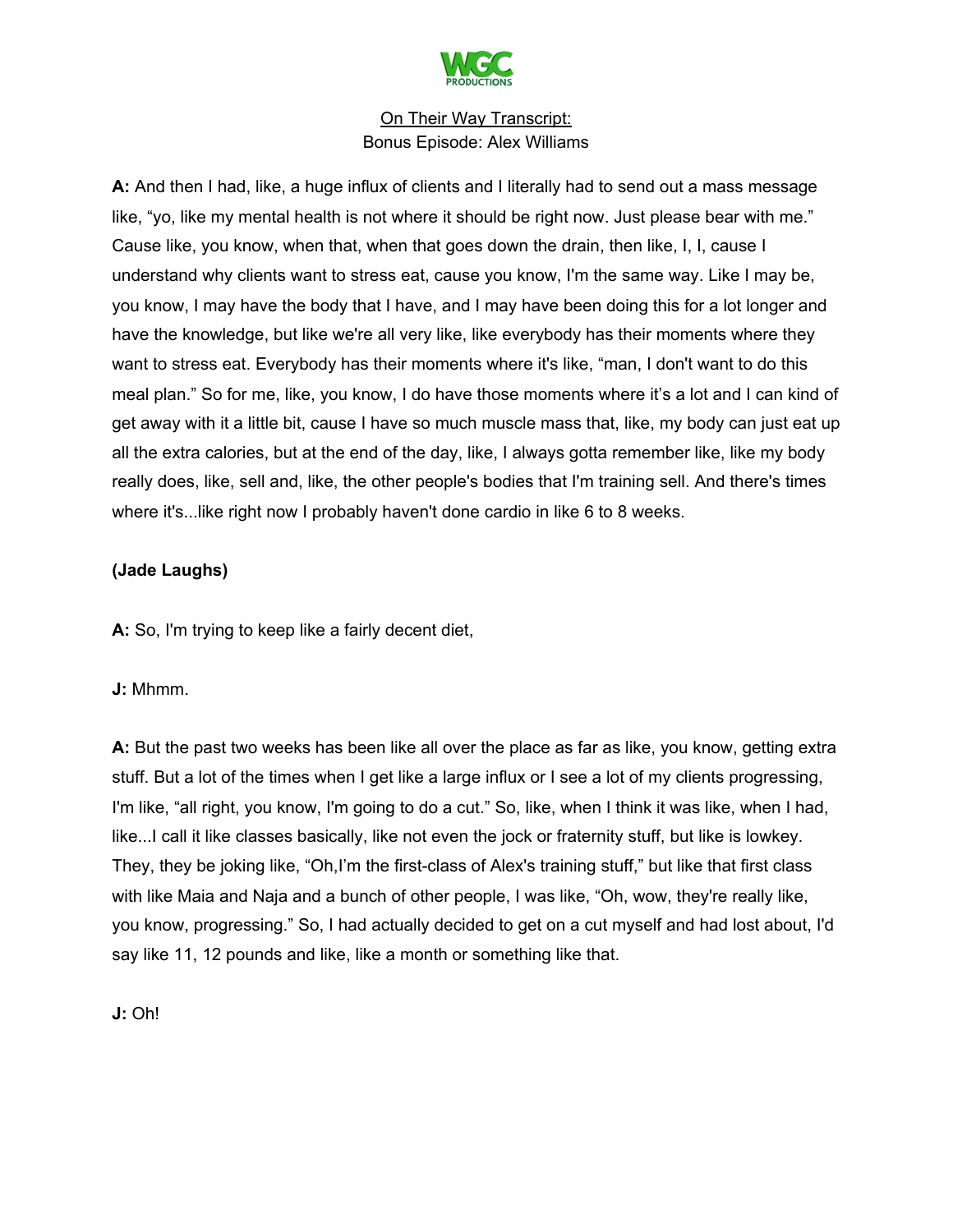

**A:** Um, yeah, just, just tightening up my diet. And, you know, so as much as like, you know, as much as I'm supposed to be there to motivate my clients, they do just as much for me, because they really do inspire me to be like, "okay, yeah, let me tighten up, cause like all of them being consistent, so I got no reason not to be right now."

**J:** Hmm, and what has been your proudest moment as a personal trainer?

**A:** I would say it's just like, I would say it's just the texts I get like when I do the check-in photos. Like even two weeks in like Shak, she had, um, she had texted me. She was like, "I've never," like, this was two weeks in, and she was like, "I've tried different diets and dah, dah, dah, but I've never seen a change like this and it's just been two weeks. So like, I'm, you know, very excited for the weeks and months to come." So, it was like, it's texts like that. People were like, "yo, like I've, I've never seen change like this. Like I didn't even know my body could do this." And, like, the reason I do it bi-weekly is, cause I, you know, I do know that their bodies change weekly, but it's like when you give them that nice 14 gap, a 14 day gap….we still check in weekly. Everybody has a weekly check-in survey. So, it's like, if I need to tweak their diet or, you know, workout plan, like they'll respond on my survey saying so, but otherwise, like they do the photos every two weeks. So, it's like, they give themselves that nice two week push, they check in. And they're like, "Oh, wow. Like that's, that is progress." So, it's just like, you know, seeing the reactions to people's photos, cause it's like, if you see my Instagram, if you see my Twitter, I may have like, at most, 15 [to] 20 clients up, but it's like, there there's another, like 70, 80 that I haven't posted. Cause it's like some people are gonna take a year. Some people will take another six months. Some people I'll have ready in like next month or two, but just seeing each of their progress, you know, progression and seeing their energy levels change and then just their self image change, that's probably my proudest moment when I get that feedback.

**J:** How long do you usually take to see a change? Cause during the pandemic, I've been trying to work out cause I want to have more energy, and let me tell you, it's just not happening. So how long, how long do you typically, uh, does it typically take for your clients to see a change in their behavior or body or et cetera? I know you said for some it's two weeks and for some it varies, but like on average.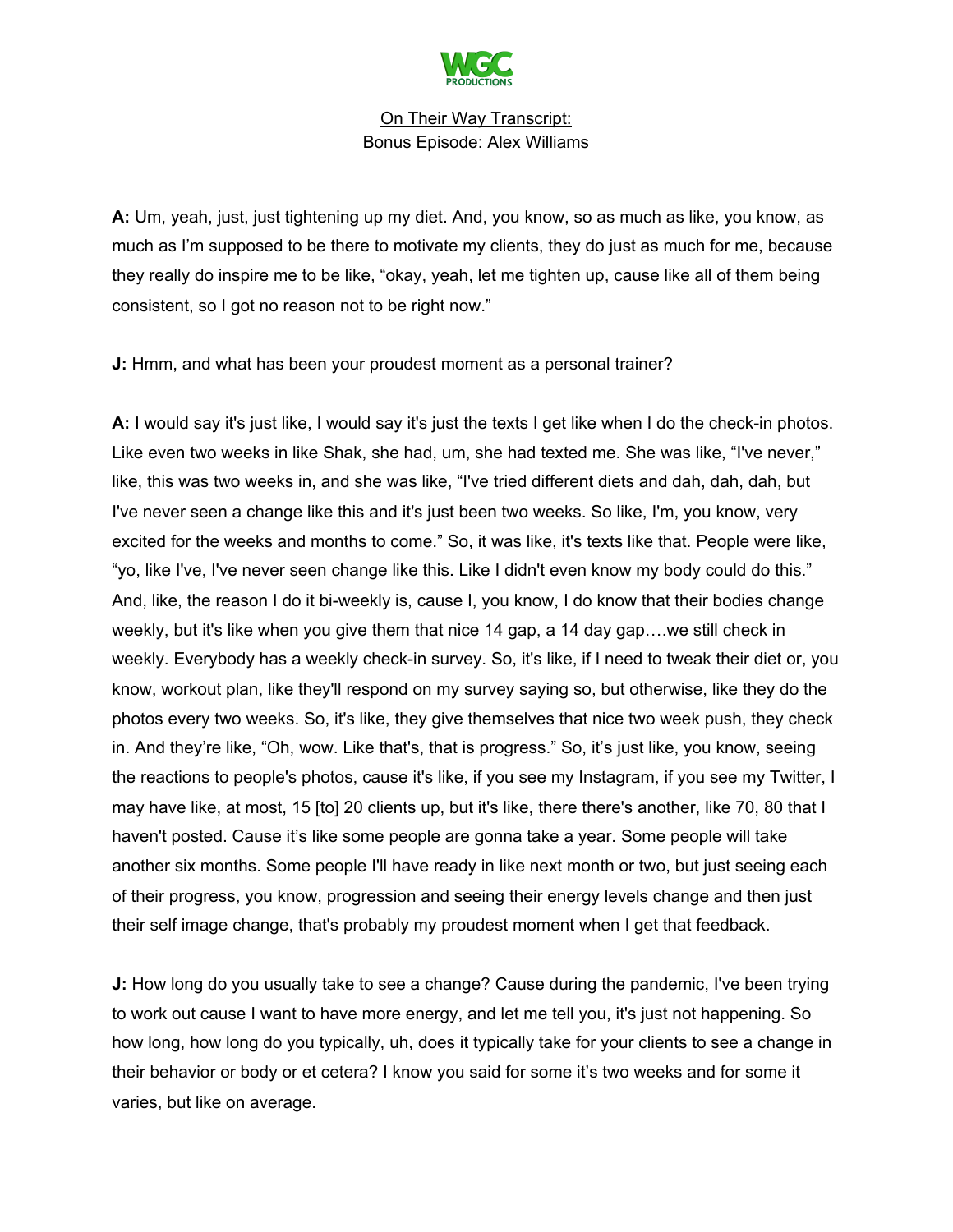

**A:** I would say, no, I would actually say like on average, the first...first, at least, like noticeable visual changes, 95% of the time in two weeks.

**J:** Okay.

**A:** Definitely. Yeah, definitely in a month, but you know, I would say the reason I say like two weeks is cause like, the first, the first week people are still getting acclimated to the diet the second week, you know, usually workout wise people are good within the first week, the second week, they're like fully starting to lock in. And then by week four, it's like, you know, everybody's basically rolling. So, it's like definitely by a month everybody's, everybody's good to go and seeing their progress. I'll say like two week wise, I would say definitely the most impressive was Naja's, I don't know. She's doing her own diet, I just give her workout plans. I was actually shocked when she sent me her two week photos, Like there's...I, you know, I'm, I'm always pleased, but she really shocked me.

# **(Jade Laughs)**

**A:** I was like, "Oh, wow. Like, that's crazy." So, definitely like, I'll say like two weeks for sure, for most people. Um, but definitely a month in, and it's just, it's, it's just crazy to see, you know what I'm saying?

**J:** Mhmm.

**A:** Like energy wise, I'd say most people were being like, "Hey, like, like I thought you were crazy for giving me five, six meals a day, but like, this is actually nice. Not only am I eating. Frequently and like multiple meals, but like now I'm getting hungry and I have appetite again.Like I haven't had an appetite and I don't know how long." And also just having more energy, like, "Hey, like my, my, my workouts are getting more efficient. I'm getting stronger." You know, I like, I love when people would text me, like, "Hey, I just hit a new PR, a personal record. on bench. I just hit a PR on squat." I have some people who actually, um, Uh, Dallion, she, she actually made a spreadsheet herself with every single workout I gave her-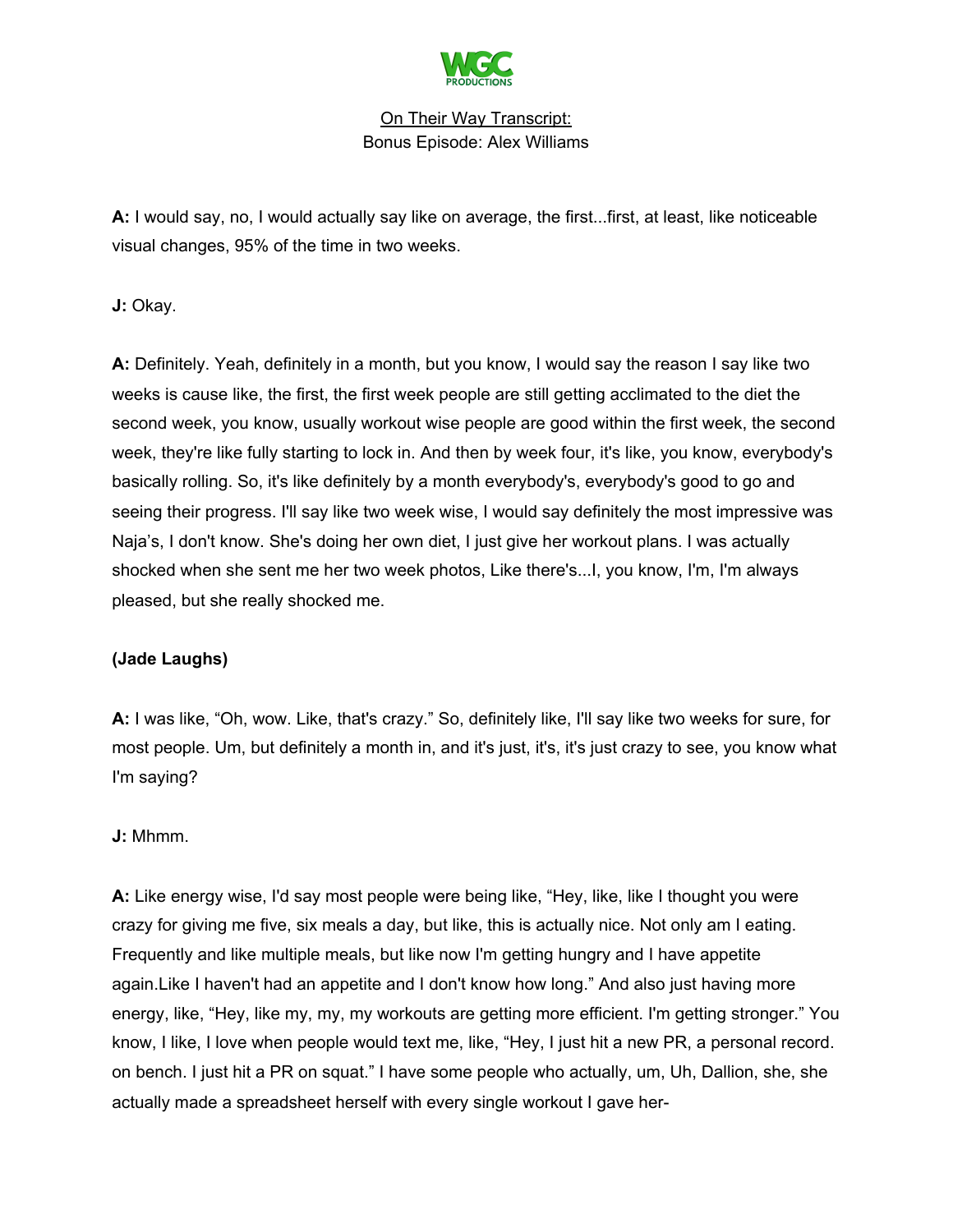

**J:** Ooo.

**A:** And she, um, she fills out, she fills in the exact amount of weight, for the rep range I gave her, the weight. So, over the weeks I've just been watching her, her weights go up on everything, and it's just like little stuff like that is what I enjoy to see.

**J:** Mmm. Yeah. It sounds very personally fulfilling to see so many people actively improve themselves thanks to your help. I mean, that, that sounds wonderful.

**A:** No, definitely.

**J:** Um, so the pandemic is clearly a looming entity above us all. So, how-

# **(Jade Laughs)**

**J:** How have you, and how has your personal training, changed since the pandemic and how have you adjusted to this online....uh, to online training?

**A:** I would say online-wise it's actually, like, overall business-wise I hate, I hate to say it, but it's actually helped because it's like, now that everybody's home and it's like, people will get tired of YouTube workouts and people would just see how many home workout clients I have, it's like a lot of people come to me, even if it's, even if it's just inquiring, you know, at first-

**J:** Mhmm.

**A:** It's like a lot of people come to me. Um, and you know, on my website, you can see….on my website there's, there's a few sections, um, at the footer of every page, you'll see in-person workouts, but you know, just going through the transformations page and seeing people's progress and then even, even more so the progress blog, which I have Ta'Lisa writing on, Ta'Lisa she's, um, she's my writer.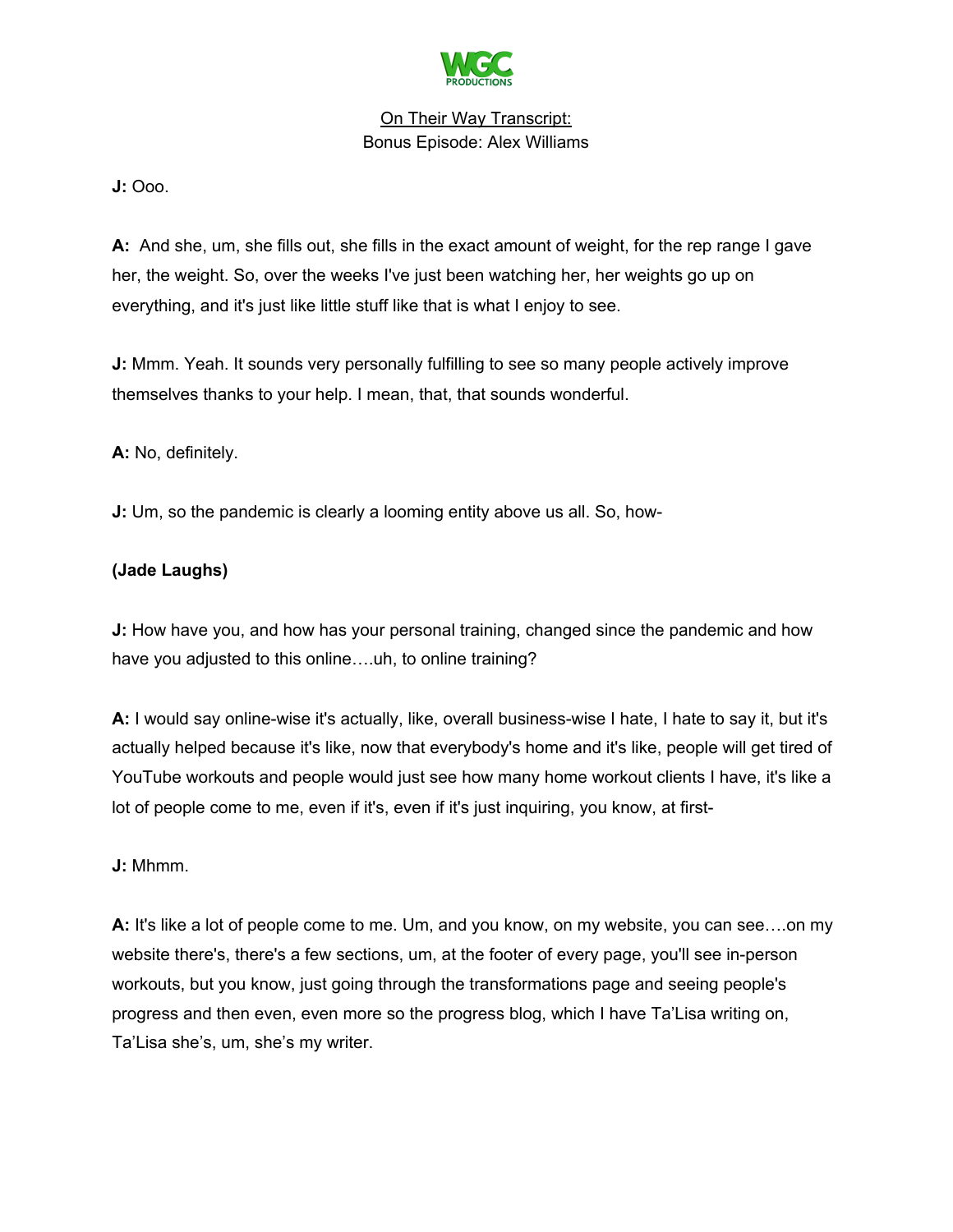

**A:** We're, we're actually coming out with our first newsletter December 1st, but she's also-

**J:** Oooh.

**A:** Yeah, yeah. I'm excited about that. She's doing a great job already. I saw the outline for the newsletter; it looks great. But she's doing the progress blog as well, and it's, you know, it's kind of like the transformation page but more in depth. So I talk about who the client is, where they're working out at, like, how their diet's been. So, like, if you go on that page and you see the amount of people, it's like, "Oh, home workout person doing four days a week,"" home workout person doing five days a week," you know? A lot of people are like, "okay, so I actually can, you know, keep active during the pandemic." Um, I'ld say like, it is helping from that standpoint, but obviously, you know, I just, I want it to be over.

# **(Jade Laughs)**

**J:** And one thing that I wanted to ask you about, it's happening currently and, um, you recently, uh, you and Legacy. History. Pride., you guys, uh, teamed up to do a Peloton bike sweepstakes, correct me if I miss, if I misstated anything.

# **A:** Correct?

**J:** Yes. You teamed up to do a Peloton bike sweepstakes. So, could you kind of share with us how that happened and what your intentions are with it?

**A:** Yeah, this'll be a nice little story. So my, Maia Regman, she's my marketing consultant.

**J:** Mhmm.

**A:** Um, and she's also a great, just a great friend of mine in general. So we kinda like, we just bounce a lot of ideas off each other, both, you know, for, for her as far as personal branding, other people people's brands and then just, you know, my brand in general.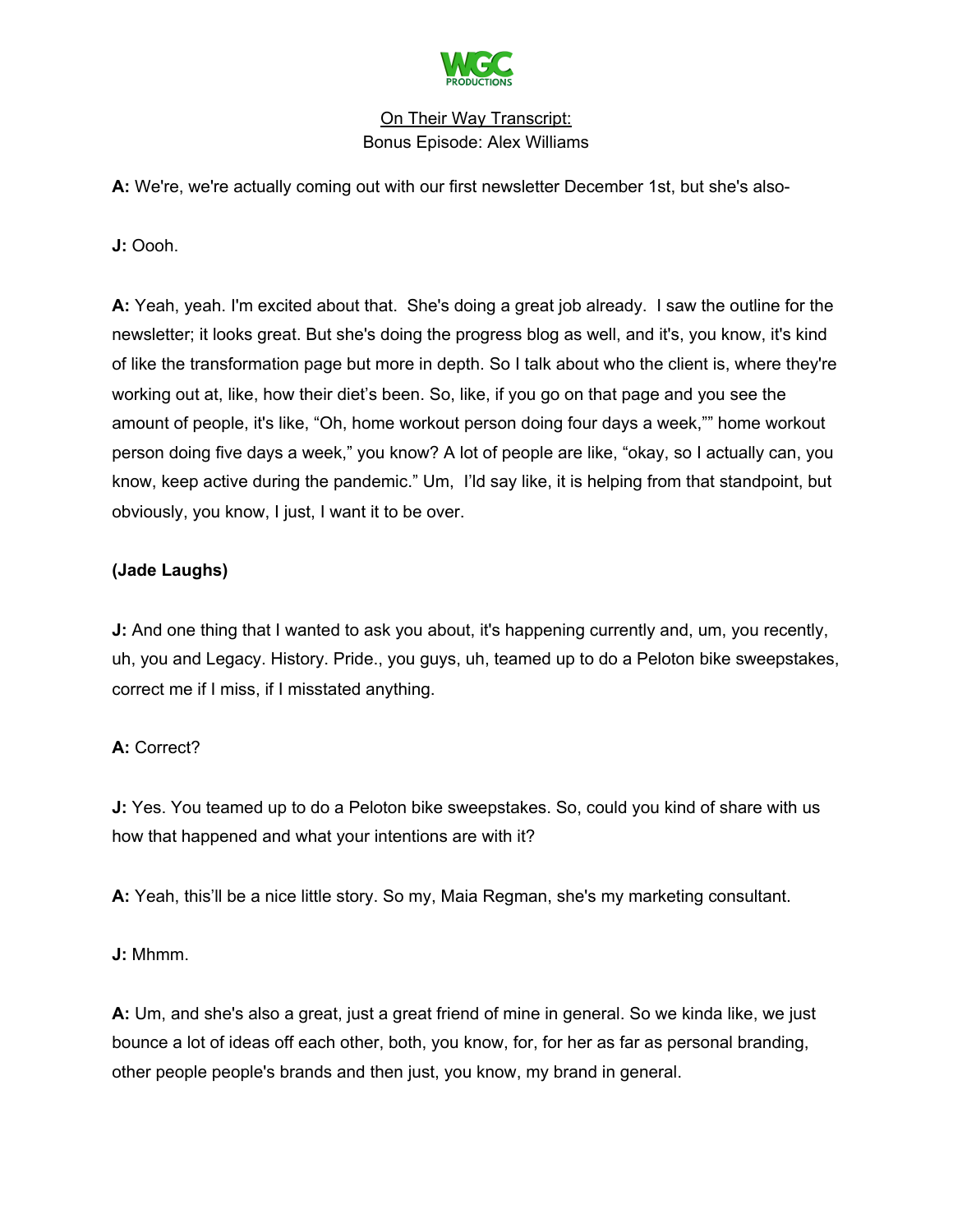

**A:** And so I texted her. And I woke up one morning. I saw, I saw...I got on Twitter, I said, "why everybody talking about Beyonce?"

# **(Jade Laughs)**

**A:** I just see all of Howard Twitter, like, "Oh, I'm about to get fit with Beyonce." I'm like, "what happened to me?"

# **(Alex and Jade Laugh)**

**A:** So, I'm like, "wow, Beyonce really just came in and stole my entire business."

# **(Jade Laughs)**

**A:** So, um, my, I was like, there's no way this just happened. Like I just got ran out of business in an hour. No, but, um, so I saw that she was linking it with Peloton to give HBCU students a free membership. Um, so I texted Maia what I just said to you, like, "damn, she just ran me out of business,"

# **J:** Mhmm.

**A:** But, um, she had DM'd me on Twitter at the same time I had texted her on iMessage and we had both said, "wait, we can flip this."

# **J:** Mhmm.

**A:** And so I had, you know, we were just trying to think of ways like, you know, to use...use, uh, you know, create a marketing strategy for my brand. And I was like, "yo, you know me, I'm going to get my most outlandish ideas out first. What if I bought somebody a Peloton bike?" She was like, "what?" And I was like, "yeah, why not?" She was like "you know, how expensive those are?" And I was like, "I mean, I can make it work. That's that's not a problem."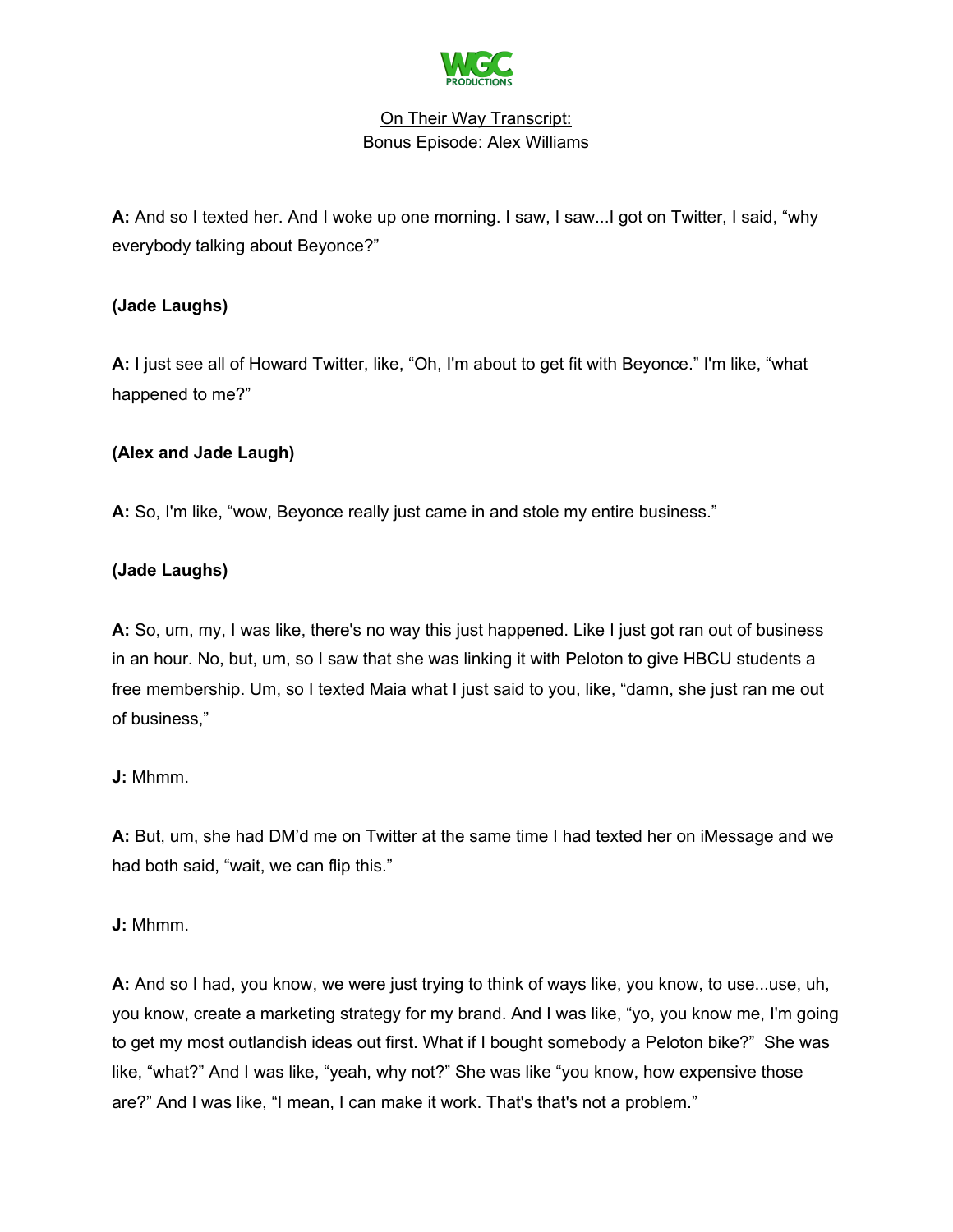

**A:** So, you know, that's how it started out actually. I was like, "you know, I'mma just buy somebody a Peloton bike." Because it's like, I understand Peloton, like, you know, they started out, I believe they started off as a bike company.

**J:** Mhmm.

**A:** Um, but I do know they have other, you know, home workouts and, you know, treadmill stuff and stuff like that. But I was like, "You know, why not...You know, why not give back and, you know, give, give somebody basically a Christmas present because you know-

**J:** December.

**A:** The giveaway ends December 1st.

**J:** Yeah.

**A:** Yeah, yeah, yeah. So, um, I was like, "you know what, why not give somebody a Peloton bike?" And then, um, I had ran by her about, um, you know, just linking with Legacy. History. Pride. So, um, he's actually one of my clients, Tahir, uh, one of my online clients. So I had texted him and, you know, I gave him the idea, cause I know obviously he has a huge influence and following within the HBCU, you know, just with HBCUs everywhere. You know what I'm saying? He's the biggest HBCU brand in the world.

**J:** He has fantastic merch, yeah.

**A:** No, yeah, it's phenomenal, but, um, so I texted him. I was like, "yo, um, what do you think about, you know, linking with me and collabing with me to, to give back to HBCU students?" Um, and he was down with it. He loved the idea. So, um I'mma be buying the Peloton bikes for the winner. Um, he's going to give away a gift card to the same winner. Um, and you know, we're just, we're just trying to just give back, you know what I'm saying? Season of giving. Um, so, you know, I plan on doing more stuff with him going forward. He had actually, um, given me the opportunity of being interviewed on his website-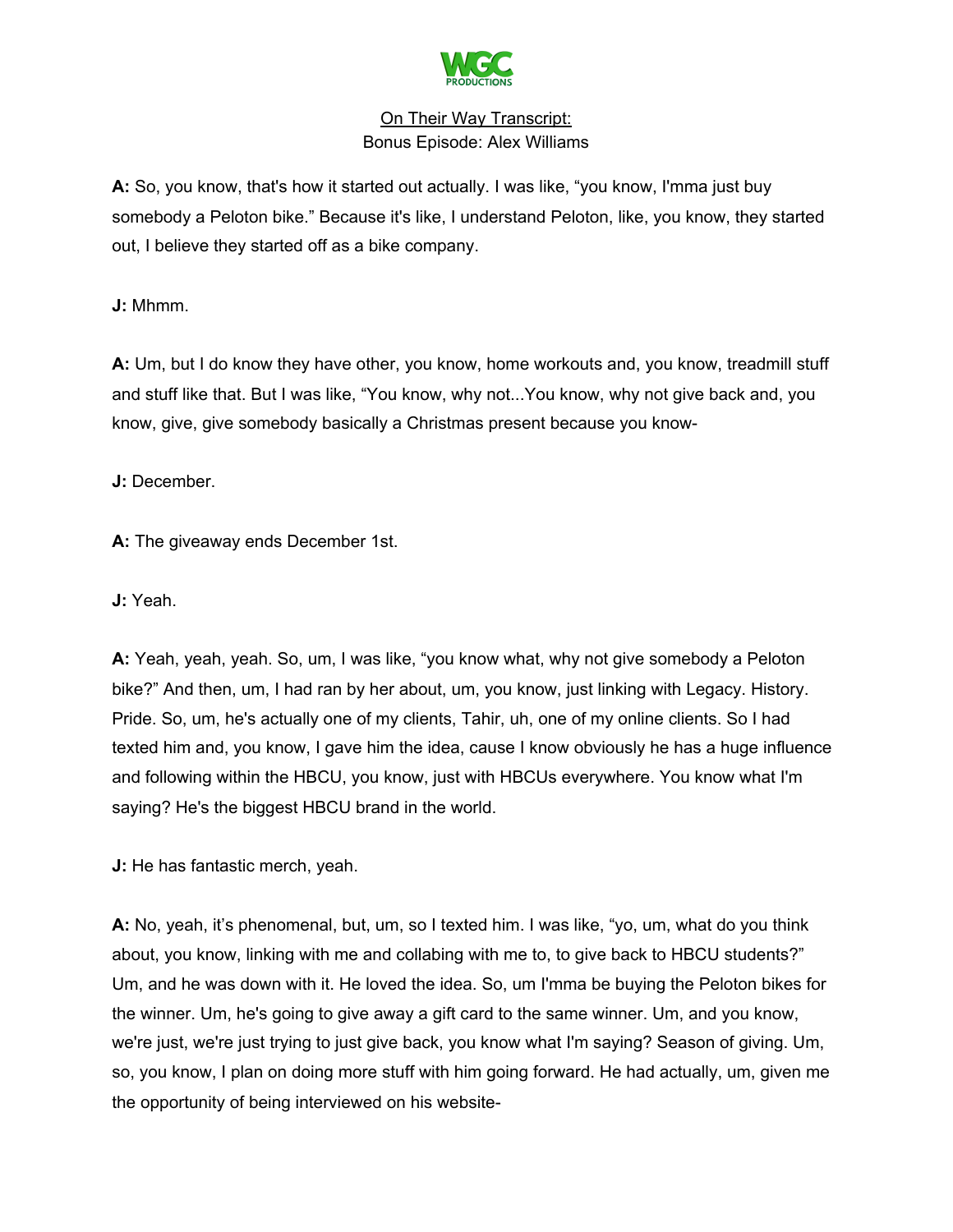

**J:** Ahh, congratulations!

**A:** This September. Thank you. Thank you. Um, so yeah, we did an interview, um, which is up on his website, uh, and I'm excited for his mesh shorts because I had texted him-

# **(Jade Laughs)**

**A:** And I was like, "yo, I really, I really, I really love the shorts we got right now, but I may need some short shorts cause you know, I like my legs out when I work out."

**J:** Mhmm.

**A:** Um, so he's, I know he's going to be dropping some mesh shorts in the spring, so I'm excited about that and you know, seeing what other kinds of business collabs we can do going forward. Um, but yeah, so giving back, uh, giving, giving back to HBCU students, um, but you know, giving a Peloton bike and a free, um, LHP gift card.

**J:** All right. And one thing I also want to talk about on the more business side of your, um, of your business is you mentioned on your Twitter that you make "60% of your income from social media and 88% of that from Twitter." So, how exactly do you utilize Twitter for your social marketing and how do you, how do you, how are you successful at it?

**A:** Honestly?

# **(Alex laughs)**

**A:** It's just been years of being a Howard Twitter clown.

**J:** Got you.

# **(Jade Laughs)**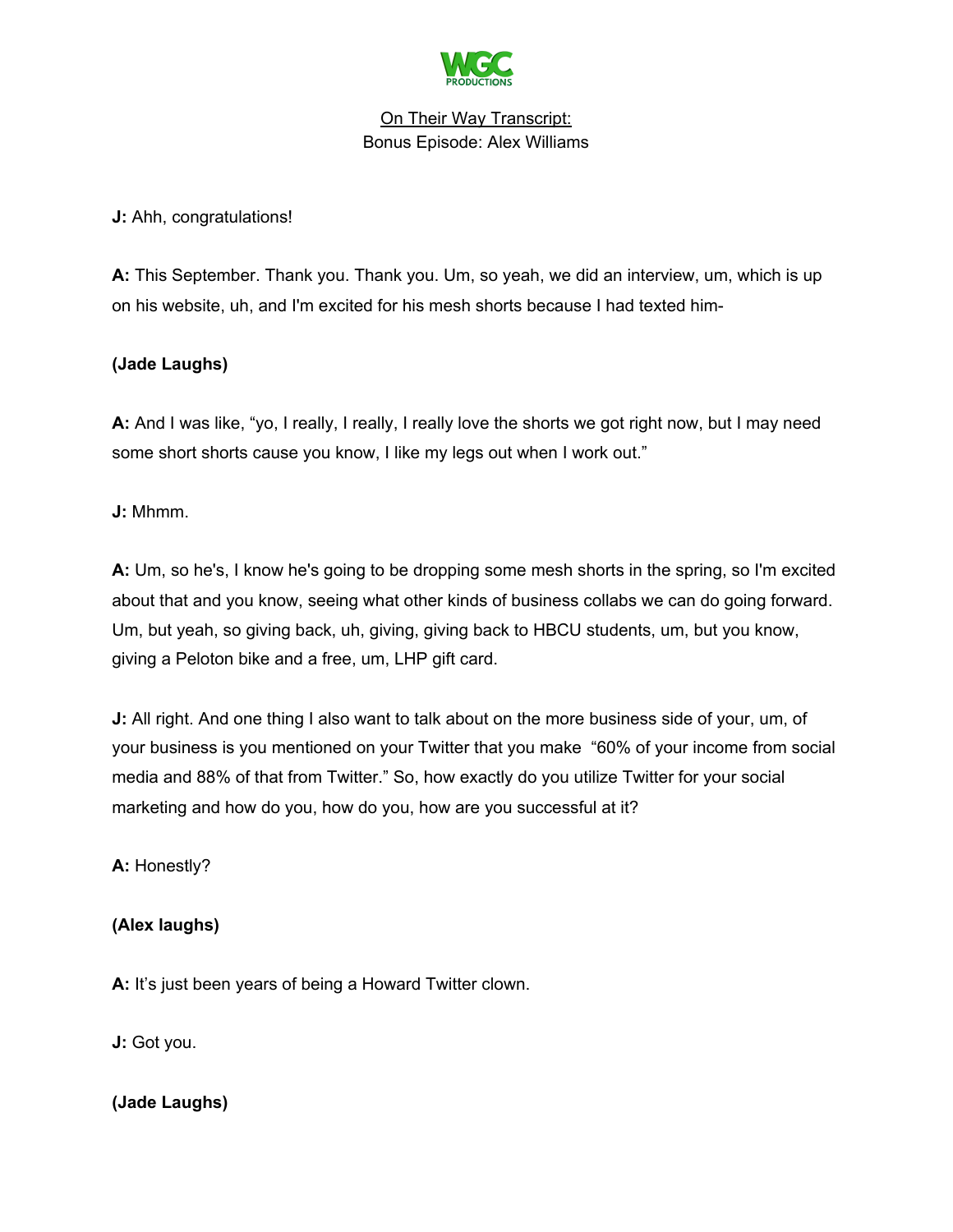

**A:** Yeah. It's just, it's just, it's turned for good, basically. You know what I'm saying? Like, I feel like, Howard, I say, like, you know, 2018, I really started to get into Howard Twitter and get a lot of followers from that. Um, but now it's just really just like, you know I still tweet my normal stuff. Uh, you'll you'll see my awful tweets. You'll see my retweets and stuff like that, but it's really just, you know, we're just flooding content, you know. Posting my transformations with people, um, bragging about clients and things like that. I really, honestly, I don't have a true, like, plan for marketing, like day in and day out, it's really just me tweeting. You know, obviously the giveaway was something we had strategize. Um, when I, when I did my Halloween sale, that's something I strategized. Um, I had done a flash sale one night of just like first 10 people to sign up for online training, get 20% off so that wasn't, like, super strategized. But yeah, it's really just like... right now is really just me tweeting. I have almost double the followers on Twitter than I do on Instagram

## **J:** Mhmm.

**A:** And way, way more engagement. I still use Instagram. Um, but. Twitter. I mean, Twitter, I feel like I can put my more of my personality into it.

**J:** Definitely. It's like words. Yeah.

**A:** Yeah. Yeah. Definitely. Definitely. And just like, you know, I do want to start putting out more video content, but I'm not like a big, you know, sit in front of a camera type of guy. Like I like, you know, conversing with people. So, you know, pictures and videos aren't really my thing, so Instagram really isn't my thing. Um, but you know what I'm saying? Like, people just see my normal day to day. So, it's like, you know, the more they see me on the timeline, just, just being me and then they see like, what I do for, you know, do for work, do for a living. Oh, like he's actually pretty good at this and he seems, you know, personable. So, a lot of people are just able to reach out and I've tried, you know, I try to be very accessible to everybody, so I definitely think that's a large factor in it.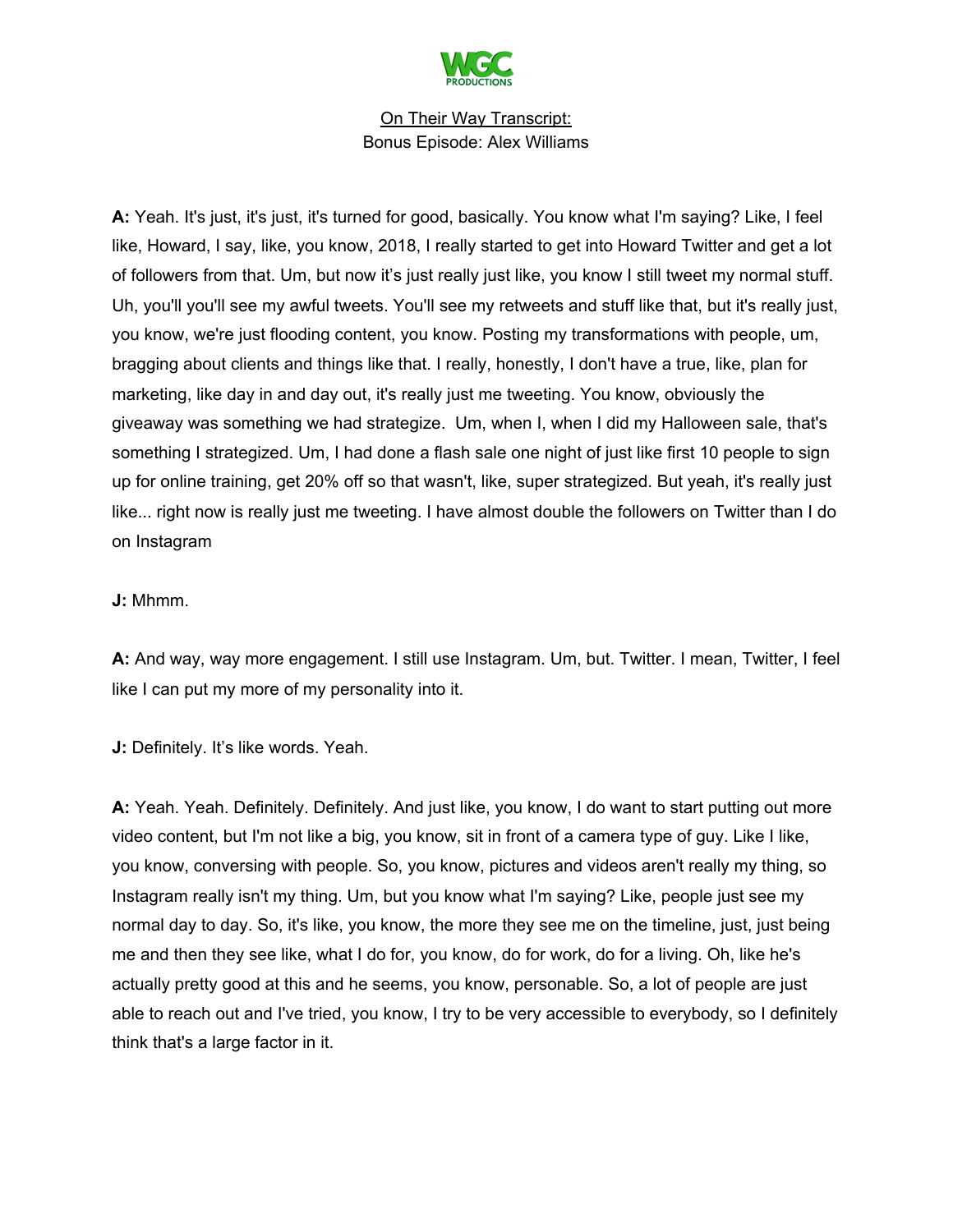

**J:** Okay. And you've kind of been hinting at it, or it's kind of like seemed to be hinted at throughout the interview that things are sort of expanding for your personal training. You mentioned how you're going to release a newsletter in December. You mentioned how you're, uh, possibly thinking about putting out a cookbook in the future. You're talking about making more flexible dietary options. So, for the long-term, how do you see your business expanding and growing over the next, say, 5 to 10 years?

**A:** Ooh. It's...it's...that's hard to say, because I didn't expect this this fast, honestly.

**J:** Mhmm.

**A:** Um, like, like August, September, I was extremely flooded. I didn't have any help. Um, it was really just me, and like the thing about this personal training stuff, especially online is, you know, there's no blueprint, you know, if you're a doctor and you go to medical school, if you're a lawyer, you go to, you know, you go to law school, but like, you know, you can, you know, you can learn exercise science, you ca take a, you know, uh, certification course, but like to, to link that to business and how to expand a business, there's really no blueprint.

**J:** Mhmm.

**A:** And I've talked to Maia about this, like, like I want it to be more than just personal training. Like, I want to be able to, like, put everybody on. Um, and like just being 21 and having my own employees, like, to me, that's crazy.

**J:** Yeah.

**A:** You know what I'm saying? Like my boy, Tyler, Tyler….everybody who gets a plan, uh, Tyler has a huge, huge, huge impact on that, cause there was a time where I was, like, I'm doing all the marketing, I'm doing all the business, the photo, the video, and then I'm doing like the little stuff like planned setups.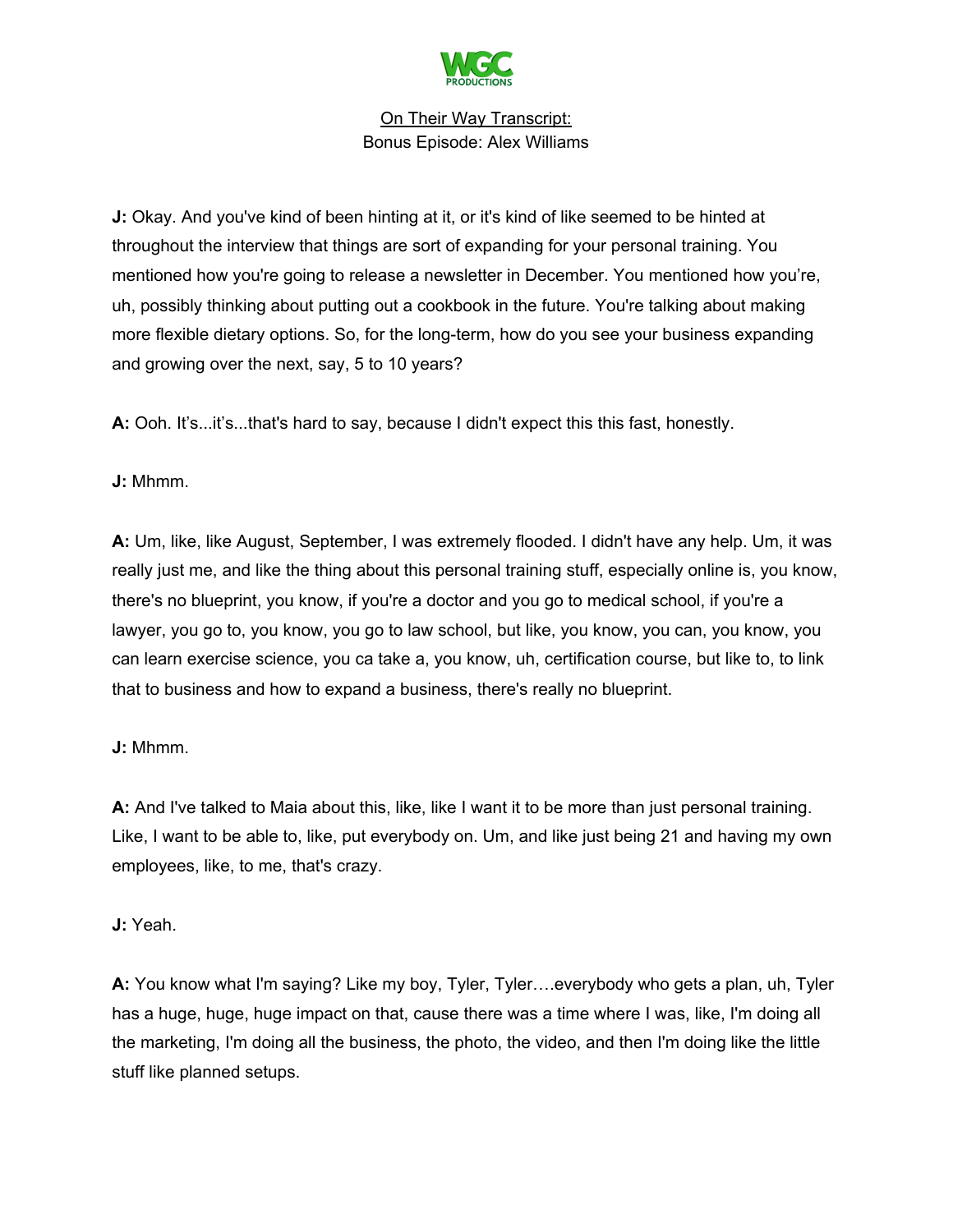

## **J:** Mhmm.

**A:** So, any anytime, anytime people checked out on the site and they finished the questionnaire, Tyler is always the one. He gets the information, you know. He puts it into my database. He sets up, you know, as far as where the calories are going to be, the macros and, you know, maybe I'll adjust it sometimes, cause he doesn't get to see the photos that get sent into me-

## **J:** Mhmm.

**A:** So I'll adjust it, but like just having him there to do that has been extremely crucial, um, with my time. But I mean, just in general, like I wanna…..just ideas for the website, like I, you know, if anybody who code is out there and wants to help, hit us up.

# **(Jade Laughs)**

**A:** But, I wanna have it so it's like my website is all encompassing. Like right now….like when people get their plans, you know, they get it on PDF and that's cool, but like, I want people to be able to log in the website, log into the profile, um, and like, they'll see their plans or they can, you know, they log their, their photos and stuff like that or they can just leave comments and stuff. Um, on, you know, I want a team profile page; so Ta'Lisa will have her own profile, you know, she's my writer; Maia will have her own profile as a marketing consultant; Tyler will have his own profile and every other employee I have, um, you know, because to me, it's like to be able to put other people on is huge. Like, if somebody comes to me for personal training, and like, say they have their own business and they, they need a writer and all of a sudden they see how great the writing on my site is and they see Ta'Lisa's profile-

# **J:** Mhmm.

**A:** Or maybe they see the marketing I've done and they see Maia's profile, it's like, then, then they get new clients, you know what I'm saying?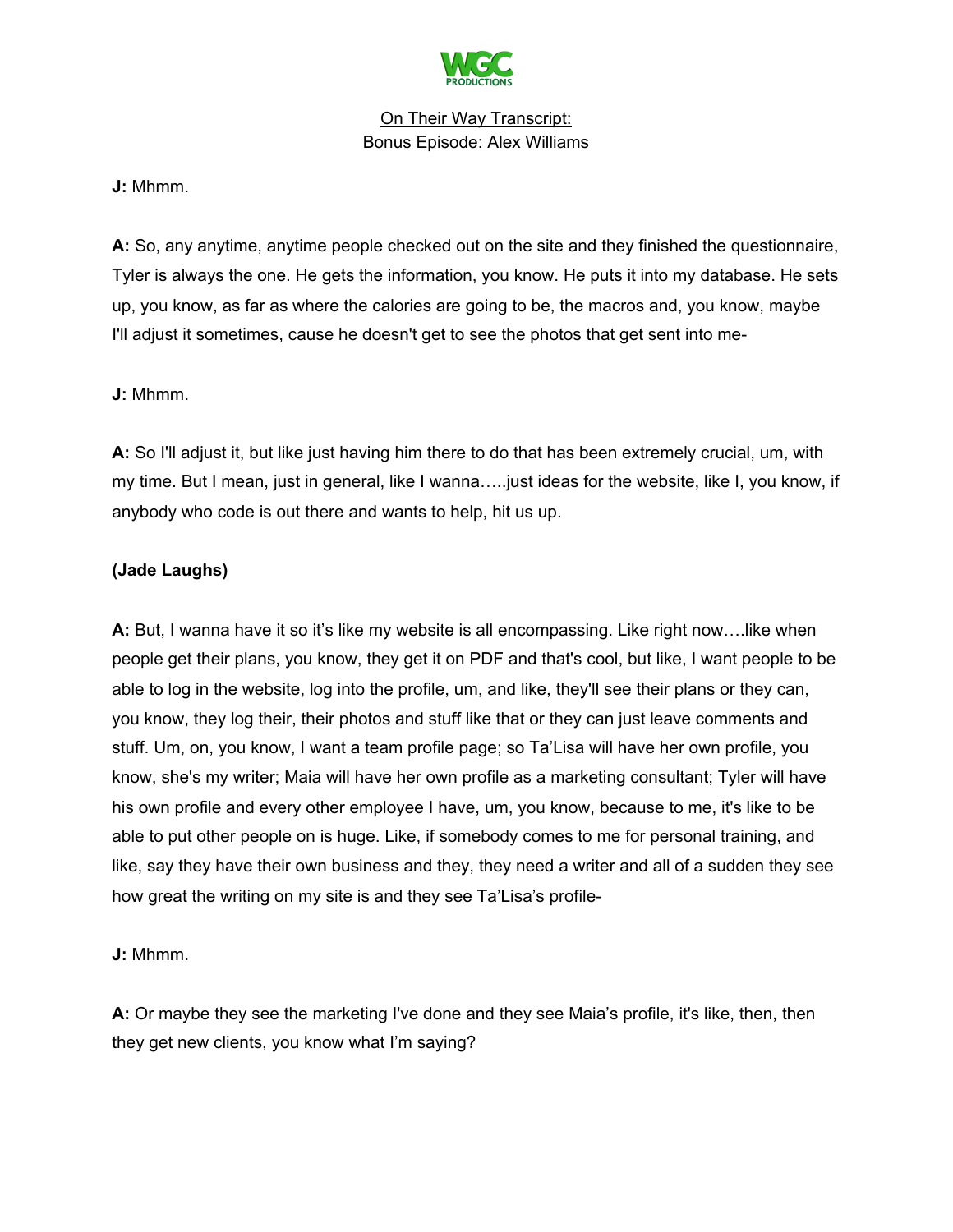

**A:** So overall, like, I can't really say I have a set structure for the next 5 to 10 years. Um, you know, having my own gym would be dope. Um, but really just, it was really just about expanding what I have and just putting on as many people as possible, cause like, you know, there's just given back because you know, they, they helped so much with me. So, um, that's the least I can do, is just put people on and continue to create jobs and pay people.

**J:** Hmmm. Well, we are winding down. We're gonna...we've made it to our last question. Uh, Alex, you're very clearly a man who knows his stuff and has his heart in the right place. You've got an influx of clients; you've got very, very good work. I mean, these transformations really are astounding, like golly. Um, so like you clearly on your way to success, so I just want to know how will you know, when you've made it?

**A:** Wow. That's a, that's a tough question.

#### **(Jade and Alex Laugh)**

**A:** Um, how will I know when I've made it?

**J:** Mhmm.

**A:** Um, I don't know. I don't think I'll ever feel that way. Um, honestly, like even with bodybuilding, I was never satisfied. Like power, powerlifting. I'm never satisfied. You know, I can squat as much weight in the world, it's just like "okay, why not more?" So, it's like, to me, that's just always, my personality was just life, sports, um, all kinds of stuff. But, you know, just in general, I feel like living comfortably, um, being able to do the things that I want to do, um, you know, not having to worry about stuff, um, you know, just little simple things like that. And just making sure all my people are good, you know what I'm saying? I don't want any of my friends, family, or nothing, nobody to struggle. So, any way, I can put people on, whether it's me paying them directly, me linking them with somebody, um, cause everybody gotta eat-

**J:** Mhmm.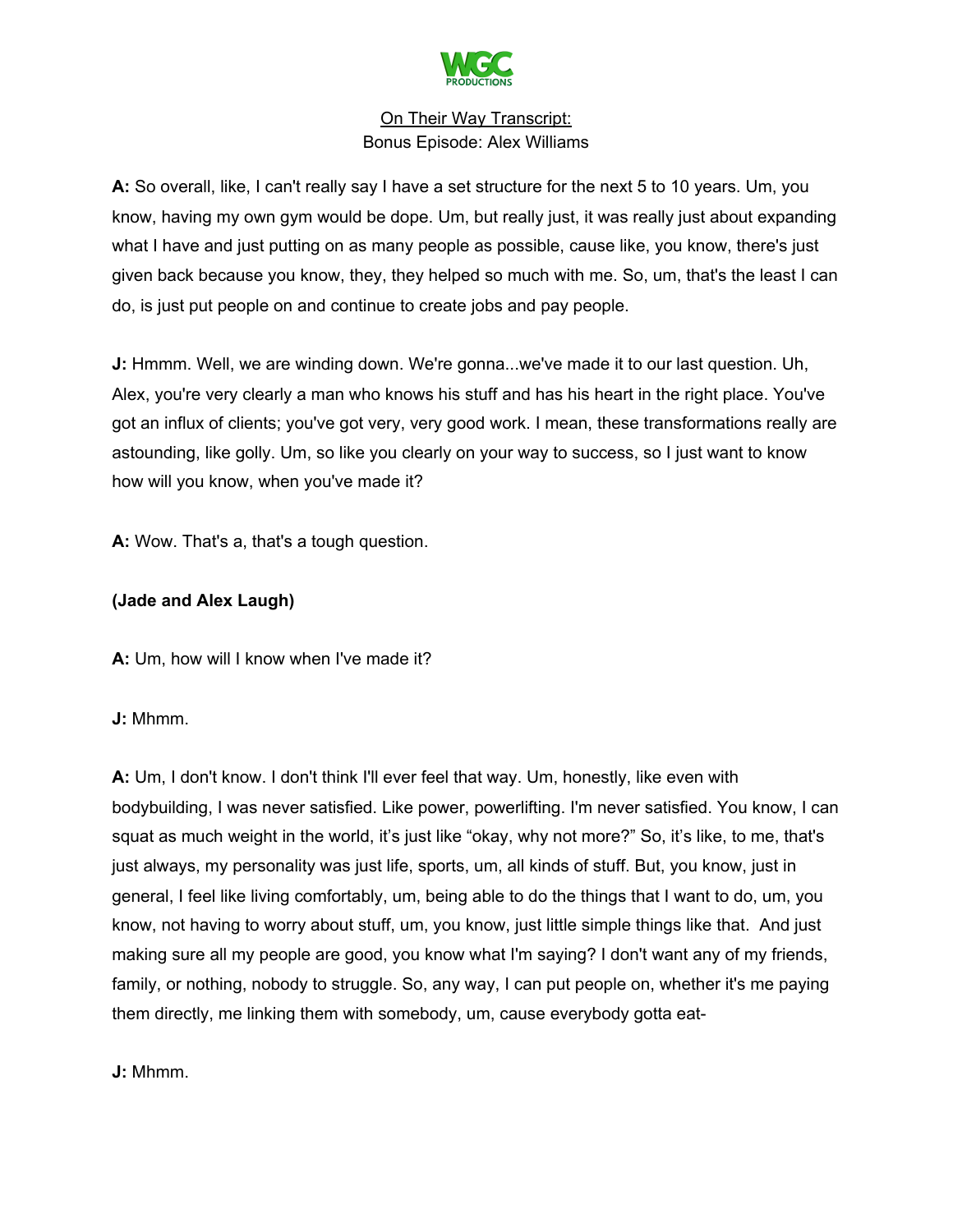

**A:** At the end of the day. So, to me, it's just like making sure I'm good. You know, myself and nobody around me is struggling. So, I'd say that that'd probably be my best answer, but other than that, like I'm always wanting to, you know, get more clients. I'm always wanting to see progress cause at the end of the day, it is a lifestyle change, um, and that can become generational, you know what I'm saying? Like just one person, right there changing their lifestyle.

**J:** Mhmm.

**A:** They have kids, their kids are already set off. From the jump, you know what I'm saying, having a healthy lifestyle, and then you multiply that by hundreds of clients. It's, you know, it's right there so to me, there's probably, there's no slowing down for real and there's no like, like, "Hey, I've made it." It's just continuing the work and expanding.

**J:** Alright. Well, can you tell the people where they can find you?

**A** My website is [Awillfit.com.](https://www.awillfit.com/) Um, my Instagram is @awill.offical and my Twitter is @almightyawill. A L M I G H T Y A W I L L. Um, with two L's. So those are my social media, @names, and that's my website. And if y'all want to call me or text me, my business phone number is (804) 980-6145.

# **(Jade Laughs)**

**A:** Some people do that.

**J:** I'm sure.

# **(Alex Laughs)**

**J:** They come from all over. Alright.